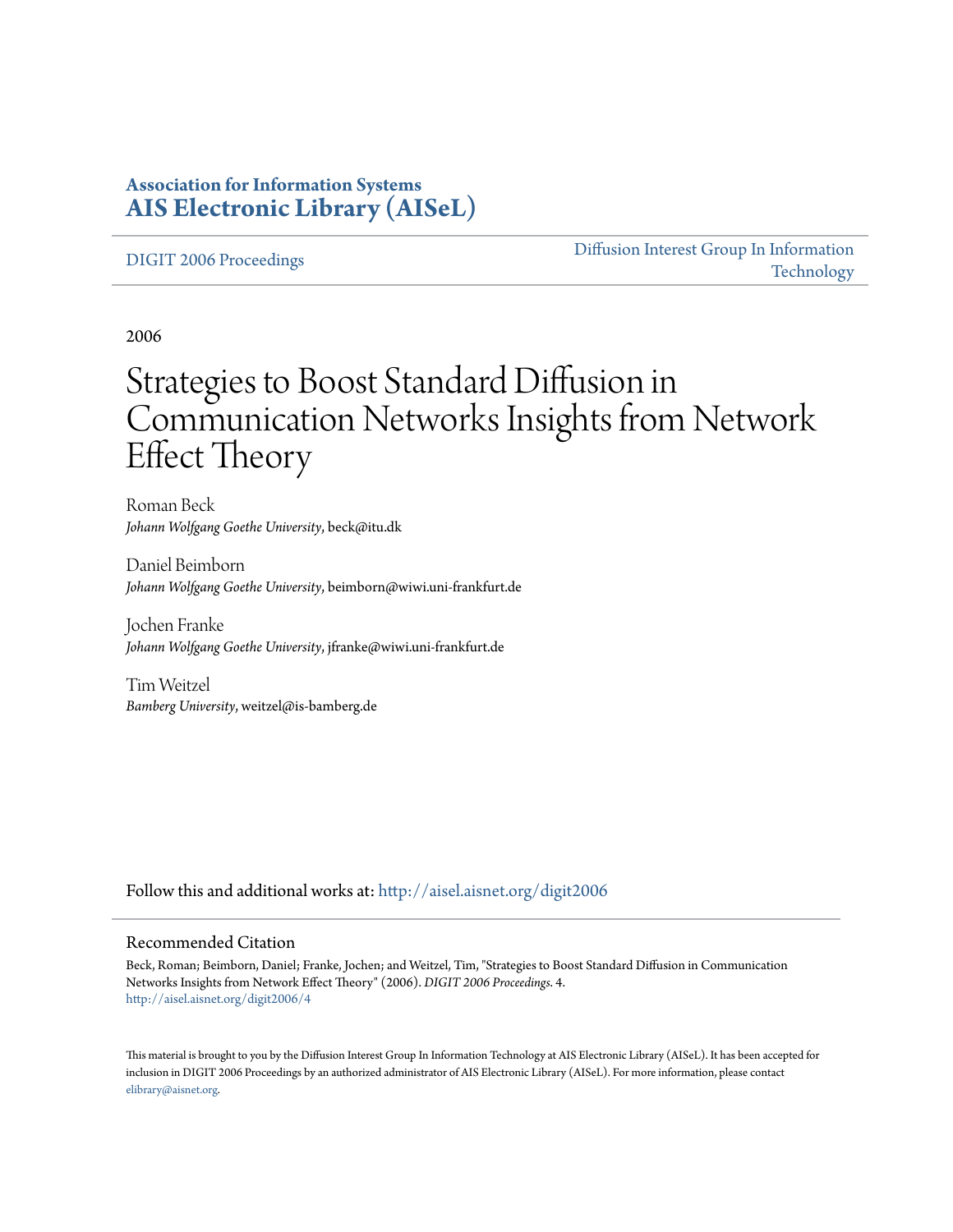### **Strategies to Boost Standard Diffusion in Communication Networks Insights from Network Effect Theory**

Roman Beck, Daniel Beimborn, Jochen Franke Tim Weitzel

Institute of Information Systems Johann Wolfgang Goethe University Mertonstrasse 17, 60054 Frankfurt/Main, Germany Phone: +49 69 798 23318 Fax: +49 69 79828585 {rbeck | beimborn | jfranke }@wiwi.uni-frankfurt.de

Chair of Information Systems and Services Bamberg University Feldkirchenstr. 21, 96045 Bamberg, Germany

weitzel@is-bamberg.de

#### **Abstract**

*IT standards are subject to network effects which establish challenges concerning a successful diffusion of standards. A renowned example is a mobile service provider trying to establish a network of customers while potential user often wait until the network is sufficiently large in terms of other users (direct network effect) or content available (indirect effect). Despite the potential benefits to adopters and providers, there is still much uncertainty on the differential impact of direct and indirect network effects on the diffusion of standards and their impact on successful diffusion strategies to establish a user base. Our research questions thus are:* 

*(a) …what are the adoption drivers of IT standards and* 

*(b) …how can providers influence these drivers to develop an installed base?* 

*Based on network effect theory, we propose a formal model that simultaneously considers the different effects of direct and indirect network effects on the diffusion of communication standards. Using computer-based simulation we can show that IT providers could exploit the alternating impact of direct and indirect network effects at different diffusion stages to successfully establish an installed base. This has fundamental implications for the provider's pricing and market strategy.* 

#### **Keywords**

*Communication standards, simulation, diffusion, innovation, network effect theory*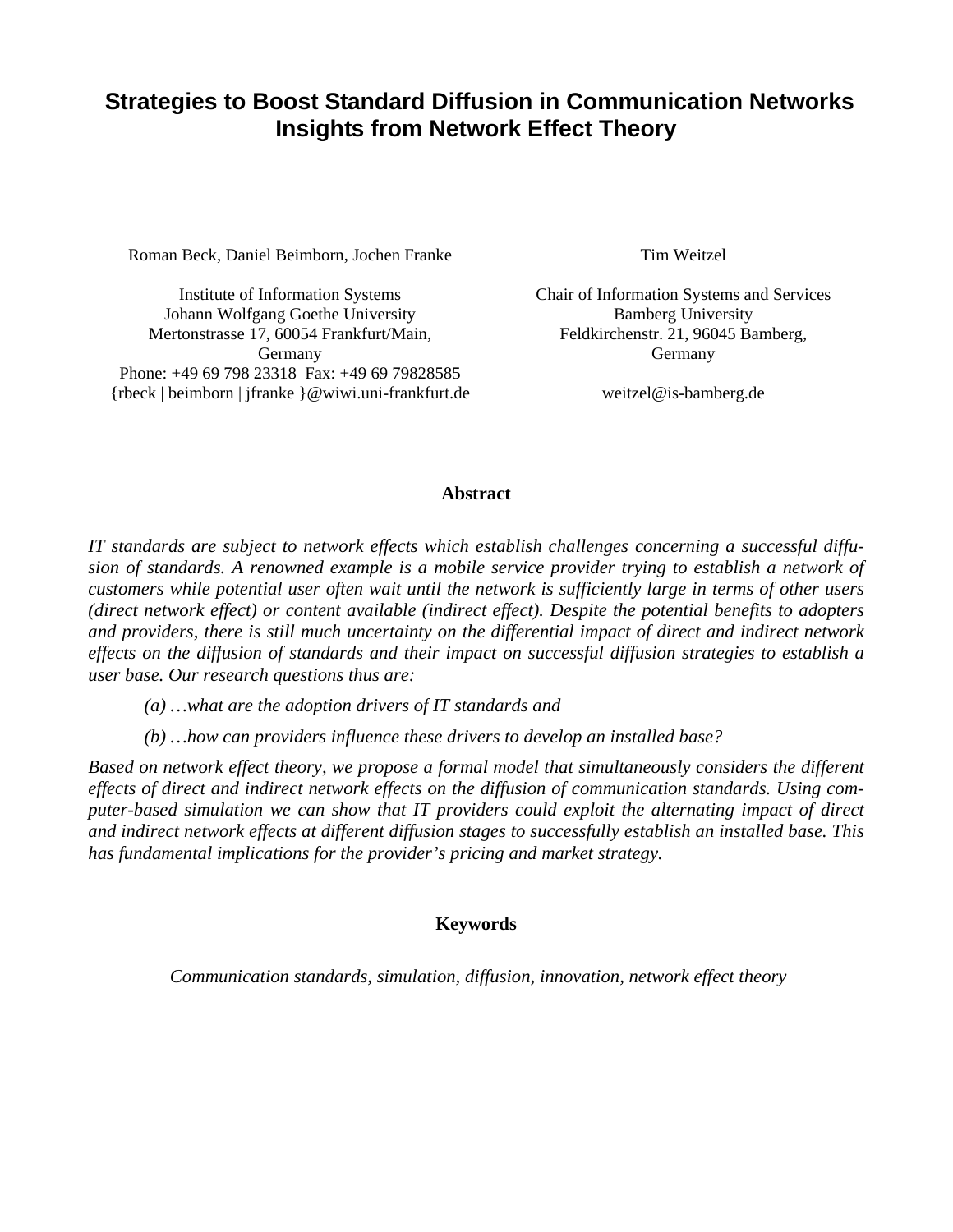# **1 Introduction**

Communication standards and technologies exhibit potential benefits such as ubiquitous Internet and email access for each adopter. Yet, successful diffusion of these standards depends on the potential adopters' expectations about adoption decisions of others and thereby the eventual market success, i.e. the path of diffusion of a new standard in the future. Thus, technology vendors have to find a way of attracting initial users to a standard that promises to be useful only if others are using it as well. While the single adopter has—in general—not the means to solve this coordination problem, the provider of a standard might be able to answer the question of how to establish an installed base of users. Or to put it more simply "Which dominoes should be tipped to overcome the startup problem?" (Weitzel et al. 2006), i.e. to generate sufficient network effects to initiate a bandwagon effect. While not all start-up problems appear to remain unsolved, network effect theory has not been too successful explaining either failure or success. Accordingly, the main research questions addressed in this paper are

(a) …what are the adoption drivers of communication standards and

(b) …how can providers influence these drivers to develop an installed base?

Drawing from the literature on network effects and diffusion of innovations (section 2), in section 3 a conceptual model of communication standards and service diffusion is developed and used for simulation studies in section 4. There, the findings are incorporated into a simulation model mirroring the diffusion of a new standard, while at the same time focusing on the interplay between direct and indirect network effects as main utility drivers.

The proposed model allows for an explicit differentiation between direct and indirect network effects as utility drivers (from adopting a new communication standard) and can support service providers in terms of their decision concerning the pricing and bundling of their services.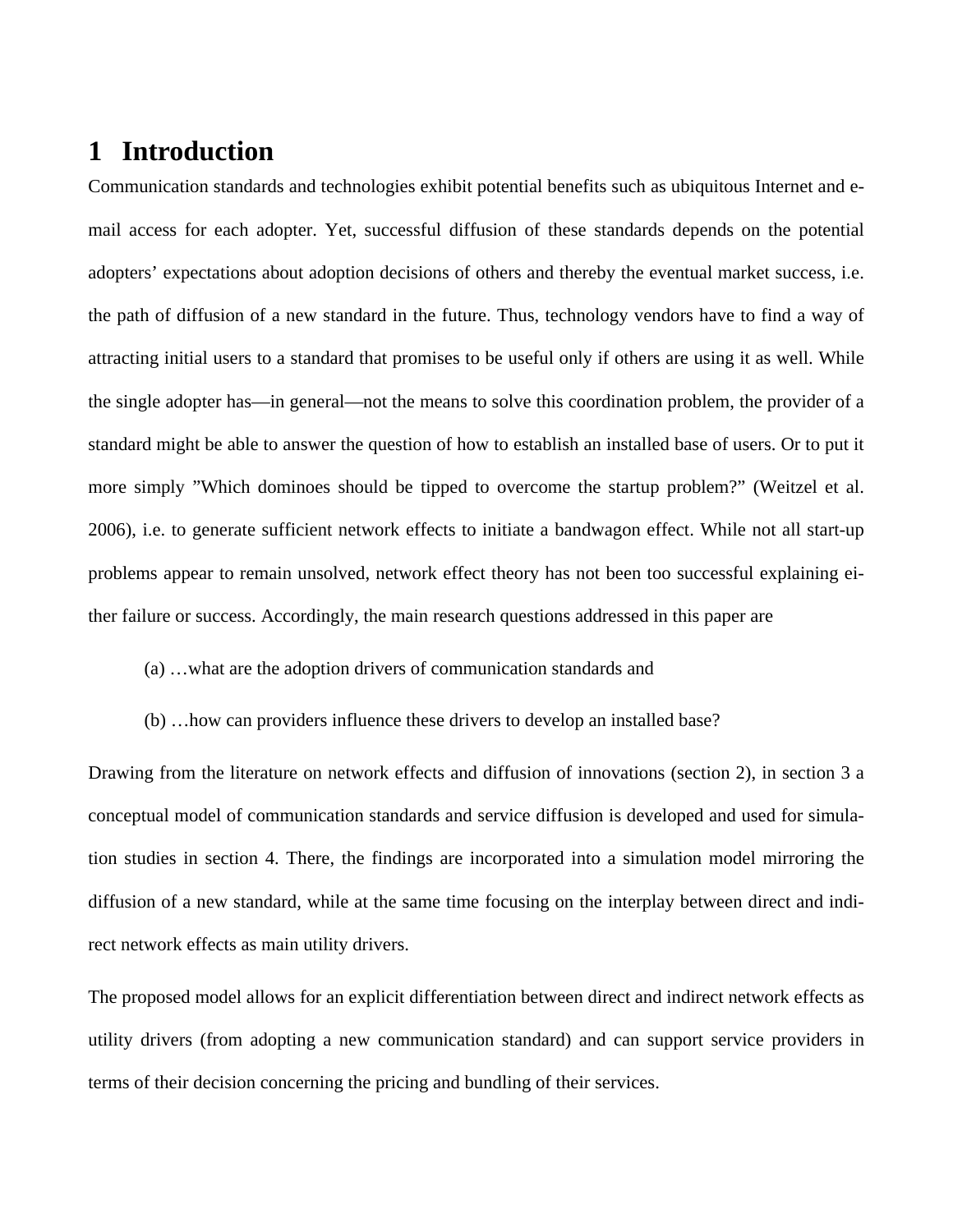### **2 Theoretical foundation: standards and network effects**

The theory of positive network effects describes a positive relation between the number of users of a network good and its utility (Katz and Shapiro 1985) that is called *network effect*. In this context, the term "network" is often used to describe the network of users of certain technologies or communication standards (Besen and Farrell 1994). As network effects are externalities (Weitzel et al. 2000), interpersonal coordination problems occur that can result in unfavorable or unintended diffusion results (e.g., too small or too large adopter networks) (Hildebrand 1976).

Network effects describe "the change in the benefit, or surplus, that an agent derives from a good when the number of other agents consuming the same kind of good changes" (Liebowitz and Margolis 1995; Thum 1995). Katz and Shapiro (1985) first differentiated between *direct network* effects in terms of the direct "physical effects" of being able to exchange information (also called horizontal compatibility) and *indirect network effects*, arising from interdependencies in the consumption of complementary goods (also called vertical compatibility as using one standard (like printer or DVD) requires others (like a computer or DVD player) (Chou and Shy 1990; Church and Gandal 1992; Teece 1987). Telephones or fax machines are good examples of direct network effects: the more people use the technology the more people I can reach with it and thus the more valuable the technology becomes to me. Indirect networks effects, in contrast, require some complementarities; examples include computer operating systems and available application software, or video cassette recorder systems and the format of the tapes. This relation is sometimes called the "hardware-software-paradigm" (Katz and Shapiro 1985, 424). Other sources of indirect network effects can be the availability of after sales services (support: automobile makes that are often sold will probably have a higher availability of different services than rare models (Katz and Shapiro 1985, 425; Katz and Shapiro 1986, 823), learning effects, uncertainties about future technology availability, or the existence of a market for used goods.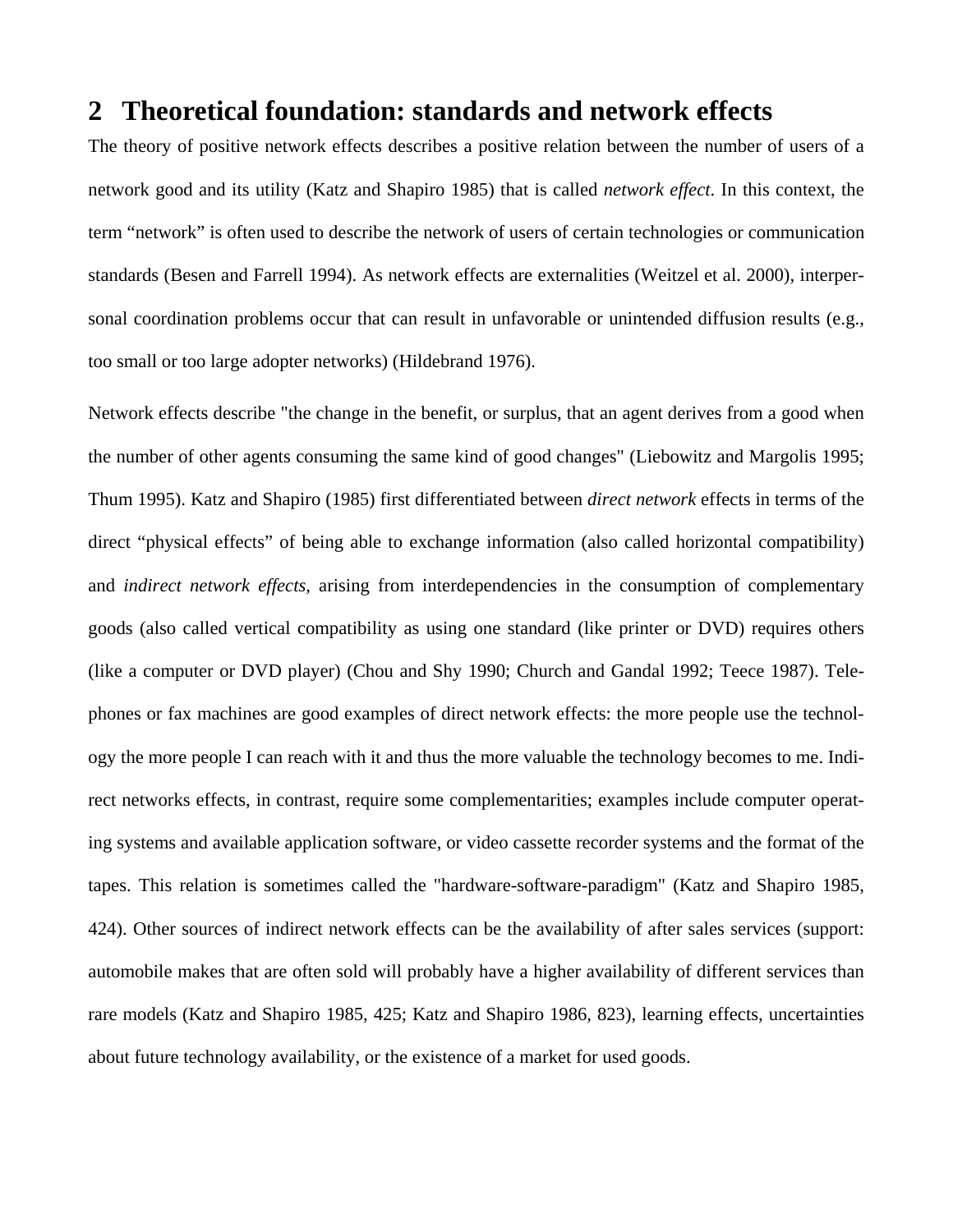Since network effect goods, unlike stand-alone goods, draw their main value from joint use with other adopters, the diffusion of such goods often fails to meet expectations. Theoretically speaking, the existence of a positive externality (i.e. network effect) implies networks that are too small. The reason is that the private benefits of adoption are smaller than the social benefits: individual adopters only consider their own utility when deciding on joining a network (e.g. adopting the communication standard) but do not consider that joining would make the network more valuable to all other users at the same time. From the perspective of an individual standards adopter, the associated reluctance to adopt a standard can be explained in terms of incomplete information about the communication standard at the time of the adoption decision, heterogeneous preferences among potential adopters, or uncertainties about the adoption decision of the other market participants. As a consequence it is a dominant strategy for the individual to wait for others to adopt first instead of choosing a standard too early, since early adopters face the risk of finding themselves stranded in a standard that might turn out to be unsuccessful later (Choi 1994). This *start-up problem* (Economides and Himmelberg 1995a; Farrell and Saloner 1986; Katz and Shapiro 1985) can prevent any adoption at all of a network effect good, even if it is preferred by everyone. In network effect theory, this fundamental phenomenon is called a *penguin ef*fect<sup>1</sup>. A resulting challenge for network effect theory is thus to explain

(a) …how to solve the start-up problem and

 $\overline{a}$ 

(b) …what is the role of direct and indirect network effects

during the diffusion of network effect goods. Existing adoption and diffusion models mostly do not consider direct and indirect network effects and their interplay in a very same model. However, especially their dynamic interplay seems to be pivotal in order to explain the diffusion of network effect goods such as mobile data communication standards successfully.

<sup>&</sup>lt;sup>1</sup> "Penguins who must enter the water to find food often delay doing so because they fear the presence of predators. Each would prefer the others to test the water first" (Farrell and Saloner 1986).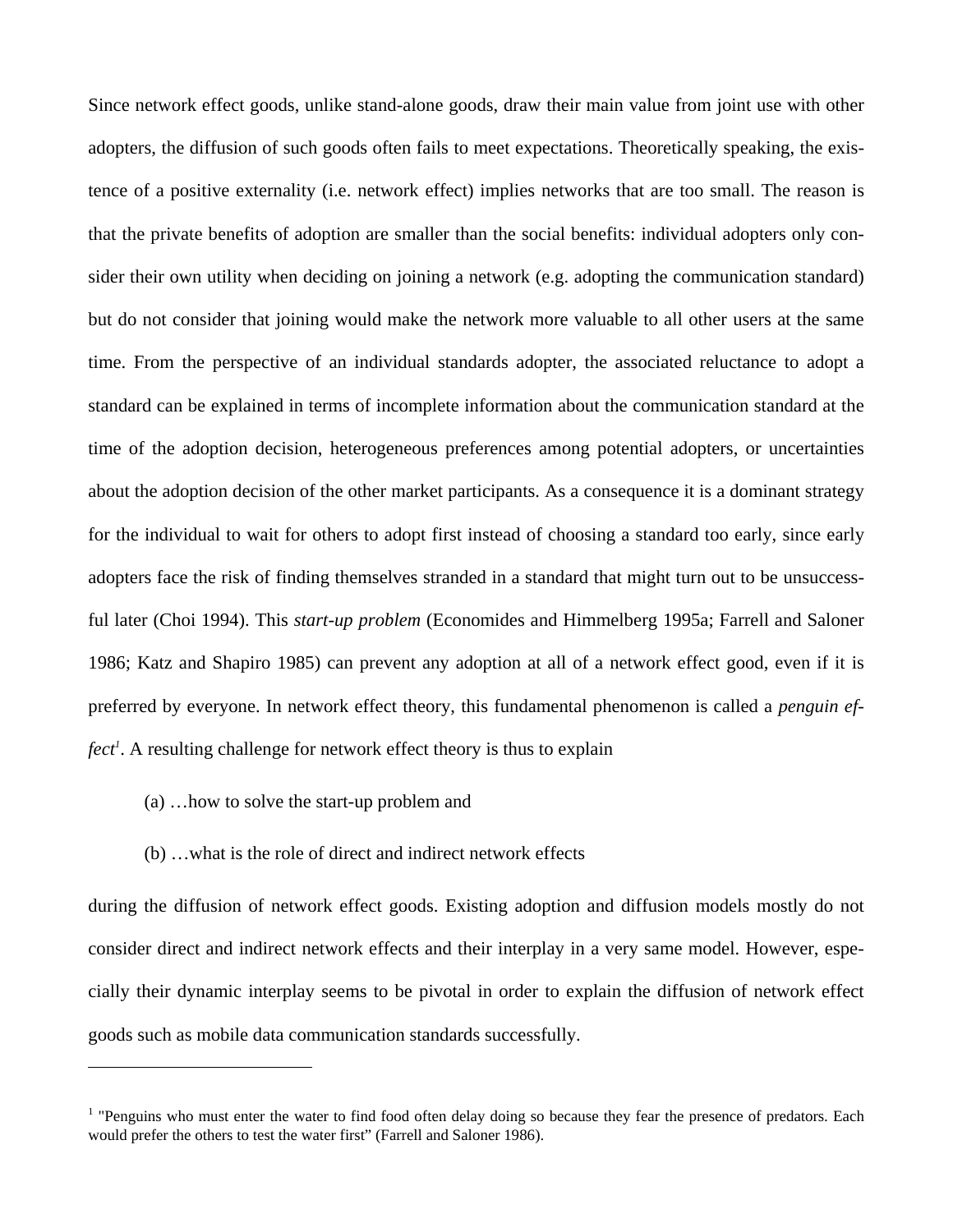## **3 Research model**

#### **3.1 Model requirements and network effect theory extension**

While traditional network effect theory contributes greatly to the understanding of standards and compatibility issues (Cowan 1992; Economides 1998; Farrell and Saloner 1985; Farrell and Saloner 1992), externalities and positive feedback effects (Arthur 1990; Arthur 1996; Beck 2006; David 1994), critical mass phenomena (Economides and Himmelberg 1995a; Economides and Himmelberg 1995b), bandwagon (Leibenstein 1950; Rohlfs 1974; Rohlfs 2003) or lock-in effects (Cowan 1990; Greenstein 1993) associated with the evolution of networks, much research is still needed. This is especially true when trying to understand many observable real world phenomena, especially when trying to develop solutions to the aforementioned start-up and network establishing problems (Liebowitz and Margolis 1994). In particular, the specific interaction of potential standard adopters within their personal socioeconomical environment is often neglected. This means that most research approaches assume identical network effects for all network participants, regardless of their type, interaction and network topology and "network embeddedness" (Weitzel et al. 2006). As a result, important phenomena of modern network effect markets, such as the coexistence of different products despite strong network effects or the fact that strong players in communication networks force other participants to use a certain solution, cannot be sufficiently explained by the existing approaches (Liebowitz and Margolis 1994; Weitzel et al. 2000).

Earlier research dealing with the start-up problem assumes some kind of early adopter or diffusion initiator benefiting most from a good or standard even with no or only few further adopters (Beck 2006). However, this concept is not applicable in the case of communication standards in the absence of any stand-alone benefit. Information systems-related approaches analyze the start-up and diffusion of communication standards with network effects by using social science concepts such as social coherence or closeness. Relational closeness between agents in a social system is analyzed by using neural networks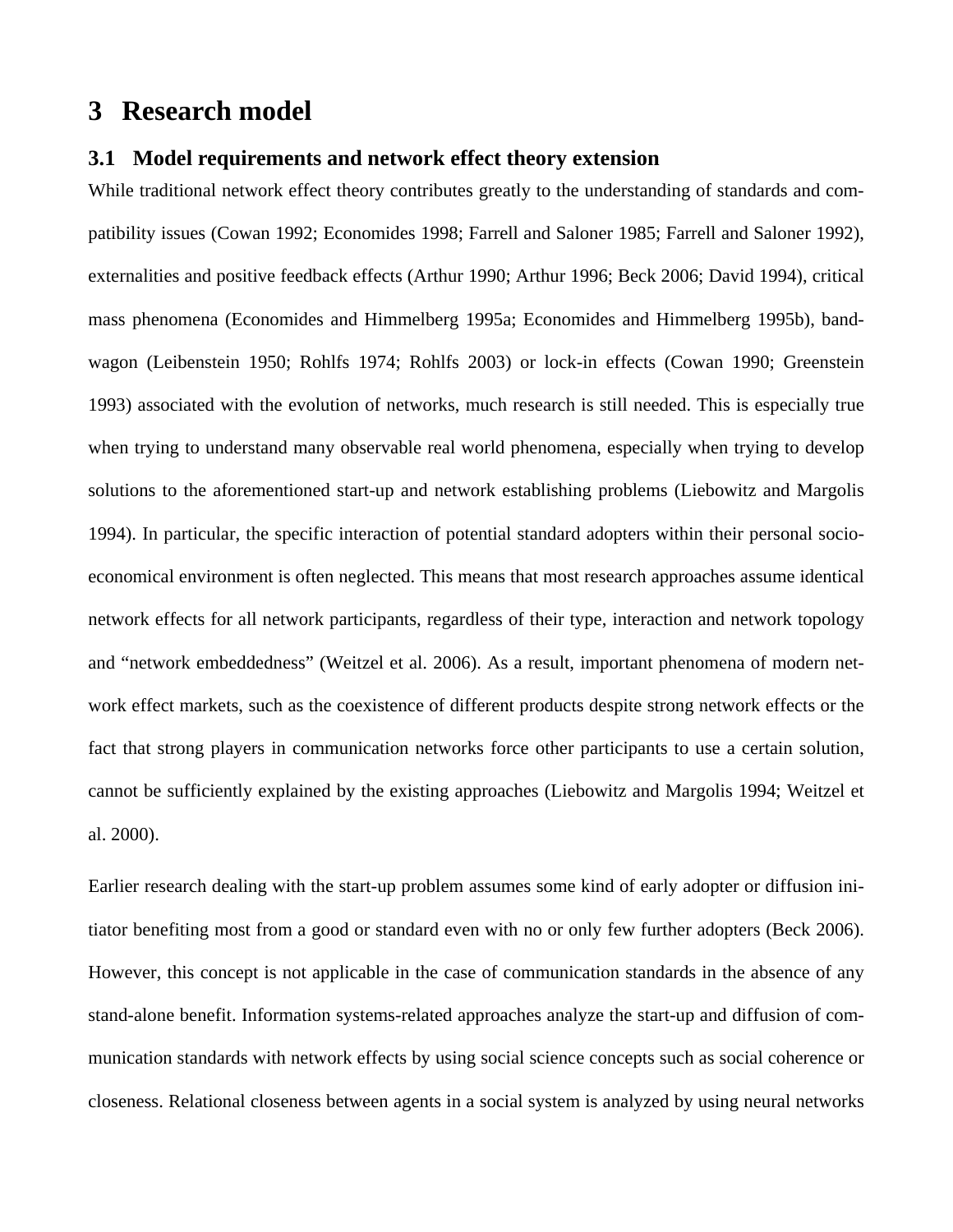simulating a population of agents (Plouraboue et al. 1998) or stochastic simulations (Wendt and Westarp 2000) analyzing the patterns of diffusion for standards.

A thorough review of the literature shows that the distinction between direct and indirect effects is commonplace in the introductions to most articles on network effects. Nevertheless, despite theoretical and empirical indications that their economic implications are quite different, the distinction is not carried through to the models and analyses (Weitzel et al. 2000). Therefore, it appears promising to apply network effect theory to concrete cases as in the telecommunications application domain and at the same time extend the traditional view of network effects by differentiating between direct and indirect effects as diffusion drivers of communication standards in a single diffusion model. We thus need a model that incorporates

(a) …the dynamic interplay between direct *and* indirect network effects,

(b) … individual standardization costs and benefits (*user view*),

(c) …network topology*.* 

Accordingly, in the next sections basic findings from network effect theory are extended and incorporated into a simulation model to analyze the importance and magnitude of the aforementioned factors in terms of the diffusion of communication standards.

#### **3.2 Model development**

The model developed in this section considers the features and aspects of the different standards responsible for the two sources of network effects as described in the previous sections.

We assume a network of *n* independent agents already using a certain communication standard *A*. Each agent *i* has to decide in each period to continue to use *A* or to shift to a new (technologically superior) standard *B*. Based on their bounded and dynamically adapted information set constituted—among other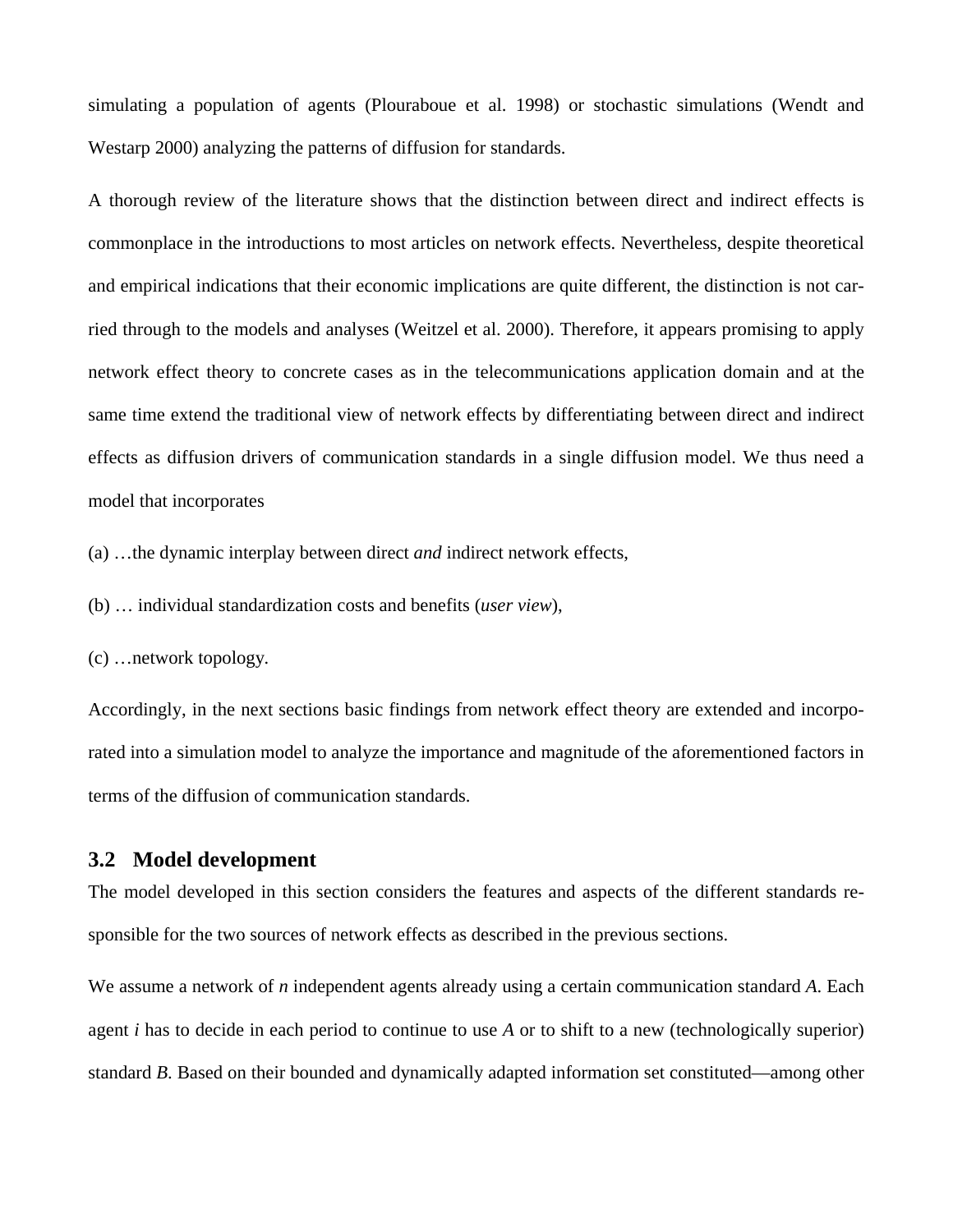things—from past technology adoption decisions made by their direct neighbors, agents can decide to adopt *B* in one period and drop it in the next.

The agents use A resp. B to directly communicate with their  $nb_i$  neighbors in the network<sup>2</sup>. Further, both offer complementary services whose value to the user does not depend on the communication standard's diffusion in the personal network. Let us assume agents deciding on adopting mobile technology standards or more precisely i-mode which offers i-mail for direct communication (technologically superior to SMS) and content services. While the user's benefit from i-mail depends on the diffusion of imode in her social network (direct network effects), the utility from content services is based on an overall sufficient diffusion (indirect network effects). Content providers (or more general: providers of complementary services) have to be globally attracted by a large user base before offering content and services via i-mode.

The decision calculus of each agent is to evaluate the periodical benefit surplus using standard *B* instead of *A*. This benefit surplus accrues from the additional capabilities and features offered by *B*, given that the local network (i.e. neighbors) also adopts it (direct network effects) resp. that the global network (indirect network effects) adopts it. The benefit is reduced by stand-alone costs (e.g. basic fees) for adopting the new communication standard *B*. See (Beck et al. 2003) for a very early version of the model and a derivation of the simulation model parameters from cell phone contracts of German provider firms.

**Direct network effects**: Using *B*, agent *i* gains a higher benefit from the new standard by communicating with any *B* capable neighbor *j* in comparison with using *A* (e.g. using MMS instead of SMS). The

 $\overline{a}$ 

 $2^2$  To visualize the communication relation, agents and their relations can be described as nodes and edges in a graph. To create a close network topology, the participating agents are randomly located in a unit square. Afterwards, agent *i* activates a vectored communication to her nearest neighbors  $nb_i$  in Euclidian distance. Such a graphic illustration represents the social network of agents and does not determine the geographical location (Weitzel et al. 2006).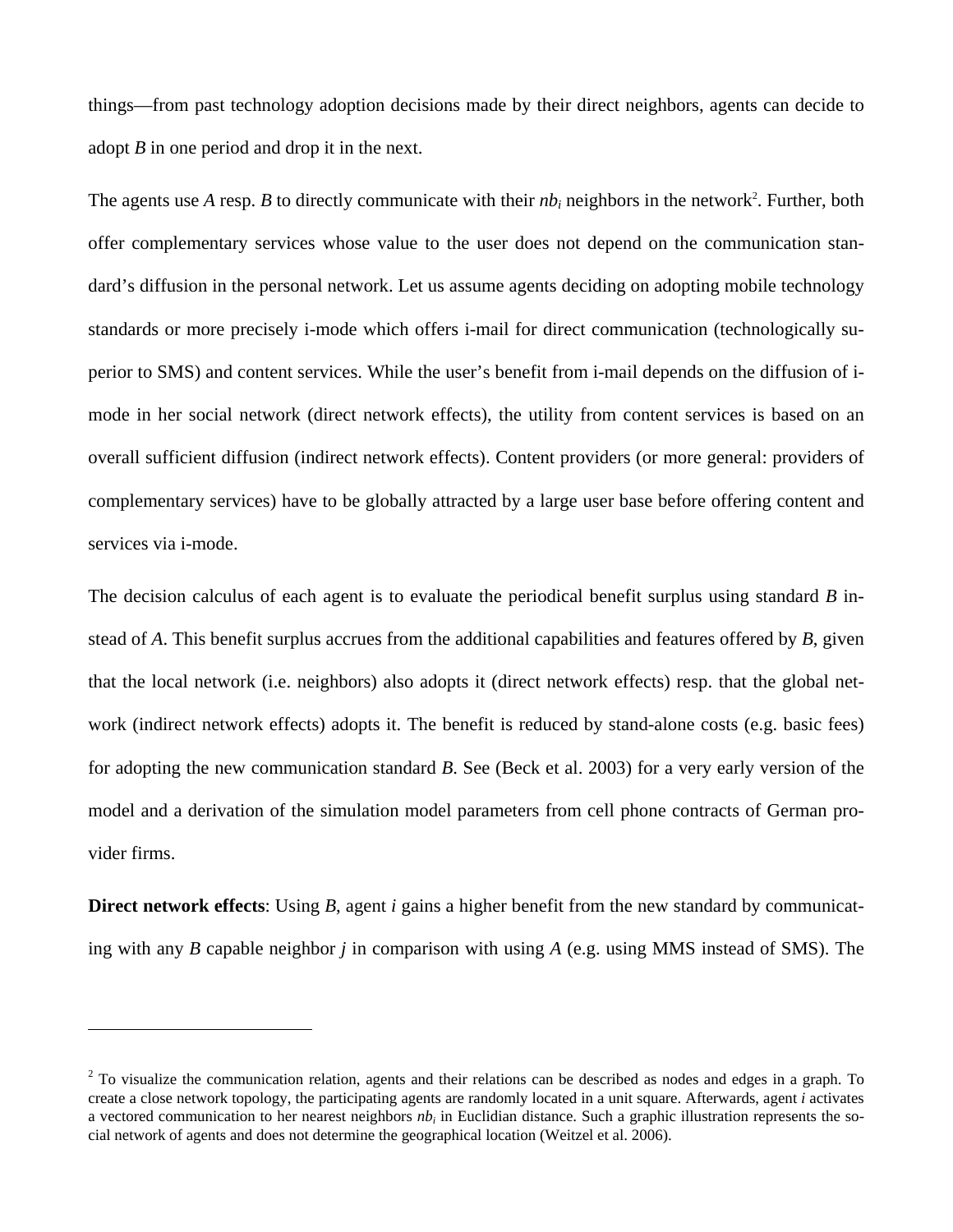valued additional direct benefit  $u_{ij}^D$  is calculated as the difference of utility from using *B*  $u_{ij}^{D,B}$  and *A*  $u_{ij}^{D,A}$ :  $u_{ij}^D = u_{ij}^{D,B} - u_{ij}^{D,A}$ *D B ij*  $u_{ij}^D = u_{ij}^{D,B} - u_{ij}^{D,A}$ .

Analogous to the benefit, the additional direct costs  $c_{ij}^D$  can be described as the additional costs of the communication relations between *i* and its neighbor *j*:  $c_{ij}^{D} = c_{ij}^{D,B} - c_{ij}^{D,A}$ *D B ij*  $c_{ij}^{D} = c_{ij}^{D,B} - c_{ij}^{D,A}$ .

The resulting additional net benefit coefficient  $nu_{ij}^D$  is:

$$
nu_{ij}^D = u_{ij}^D - c_{ij}^D = u_{ij}^{D,B} - c_{ij}^{D,B} - \left(u_{ij}^{D,A} - c_{ij}^{D,A}\right) \qquad \text{(subject to: } nu_{ij}^D \ge 0)
$$
 (1)

**Indirect network effects**: The model assumes a monotonously increasing relation between the diffusion of a new technology in an existing network and the complementary services and content offered. Since no installed base of users of *B* is available at the very beginning, third-party providers are not necessarily willing to bear the risk of investing in complementary services content. However, without complementary offerings, potential users often will not decide to adopt (e.g., if no i-mode content is available), and a typical chicken and egg problem occurs. With close interdependencies between providers of complementary services and users (and among users), the network related benefit of *B* will occur only after a certain number of users have adopted (critical mass). After this vicious circle is eventually broken, the steadily increasing number of adopters and use of complementary services will motivate further providers to augment their supply, which again leads to further network effect benefits. As the network grows, the ratio of achievable direct and indirect network benefits increases and varies with positive feedback to each other. A self-perpetuating *network effect helix* occurs (Beck et al. 2003). If we assume the new standard *B* to be backward compatible, the indirect network benefit is always  $\geq 0$ for adopters of *B*. The resulting indirect network effect benefits per period accompanied by the use of the communication standard are therefore a function of the number of all standard adopters  $b_t^q$  of any same standard *q*: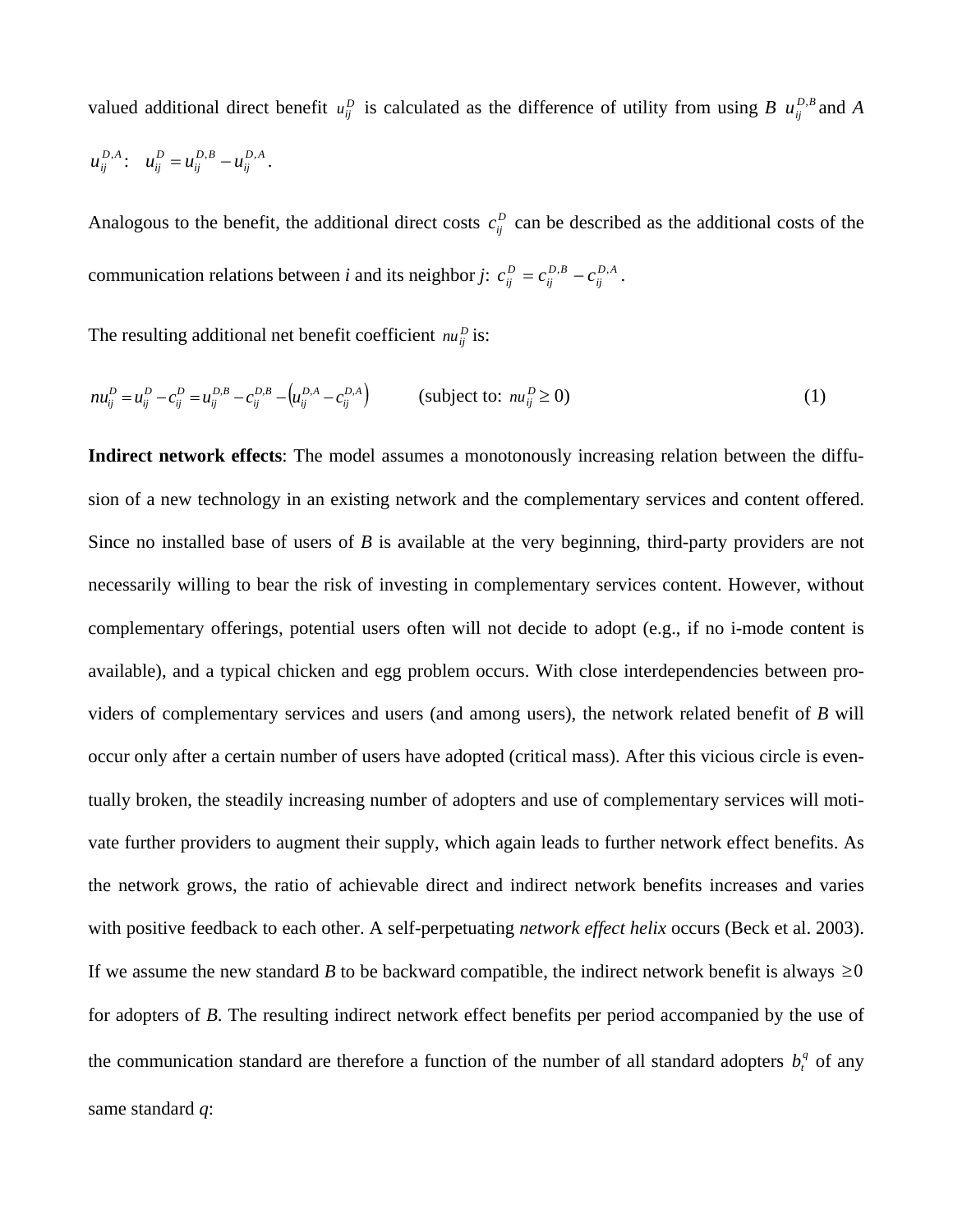For adopters of *A*:  $U_{i,t}^{N,A} = U_{i,t}^{N,A} \left( b_t^A \right)$ *N A i t*  $U_{i,t}^{N,A} = U_{i,t}^{N,A} \Big( b \Big)$  $U_{i,t}^{N,A} = U_{i,t}^{N,A} (b_t^A)$  with costs  $C_{i,t}^{N,A} = C_{i,t}^{N,A} (b_t^A)$ *N A i t*  $C_{i,t}^{N,A} = C_{i,t}^{N,A} \left( b \right)$  $C_{i,t}^{N,A} = C_{i,t}^{N,A} \left( b_t^A \right)$  (2)

For adopters of *B*: 
$$
U_{i,t}^{N,B} = U_i^{N,B} (b_t^B)
$$
 with costs  $C_{i,t}^{N,B} = C_{i,t}^{N,B} (b_t^B)$  (3)

In the following, these functions are explicated by linear proportional functions<sup>3</sup>.

$$
U_{i,t}^{N,A} = u_i^{N,A} \cdot b_t^A \quad \text{and} \quad C_{i,t}^{N,A} = c_i^{N,A} \cdot b_t^A \tag{4.1}
$$

$$
U_{i,t}^{N,B} = u_i^{N,B} \cdot b_t^B \text{ and } C_{i,t}^{N,B} = c_i^{N,B} \cdot b_t^B
$$
 (4.2)

subject to: 
$$
u_i^{N,A}; c_i^{N,A}; u_i^{N,B}; c_i^{N,B} \ge 0
$$
 (4.3)

Using equations (4), the following indirect network effect net benefit coefficients can be derived: *N A i N A i*  $nu_i^{N,A} = u_i^{N,A} - c_i^{N,A}$  and  $nu_i^{N,B} = u_i^{N,B} - c_i^{N,B}$ *N B i*  $nu_i^{N,B} = u_i^{N,B} - c_i^{N,B}$  (5)

In case of indirect network effects, the term "net benefit" refers to the total benefit of complementary services of *B* while in the case of direct network effects, benefits are defined as the difference of the net benefit coefficient  $nu_{ij}^D$  (see equation 1) between *A* and *B*.

The overall individual net benefit deriving from indirect network effects is defined as  $U_{i,t}^{N E}$ :

 $\overline{a}$ 

$$
U_{i,t}^{INE} = \begin{cases} n u_i^{N,B} \cdot b_i^B - n u_i^{N,A} \cdot b_i^A & \text{if } U_{i,t}^{INE} > 0 \\ 0 & \text{if } U_{i,t}^{INE} \le 0 \end{cases}
$$
 (6)

Because we assume backward compatibility of the new communication standard *B* to *A*, the value of indirect network effects is defined to be greater than 0. Table A1 in the appendix summarizes all used parameters.

 $3$  Although a sigmoid form of the function curve seems to better reflect the potential diffusion path, analogous to a slow diffusion start at the beginning, followed by rapid growth and finally a saturation-like slower adoption, a linear function was chosen, since this reveals the dynamics between direct and indirect network effects we are focusing on in a better way. Furthermore, using a sigmoid function would require a more complex parameterization making the traceability of the subsequent simulation studies more difficult.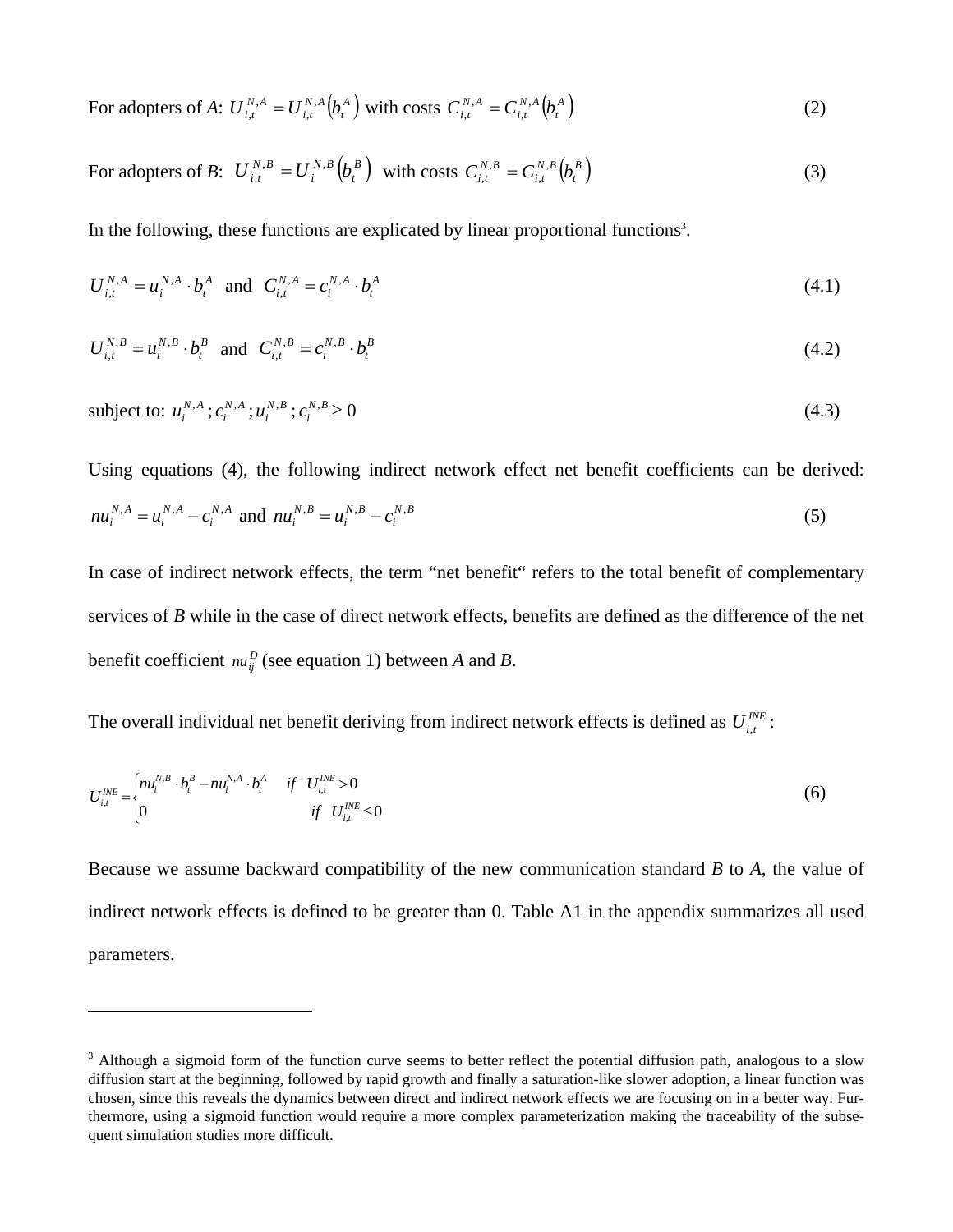**Decision Calculus:** The overall benefit from adopting *B* is defined in equation 7:

$$
U_{i,t}^{B} = -K + \sum_{j \in NB_i} \left( n u_{ij}^{D} \cdot x_j \right) + U_{i,t}^{INE}
$$
\n(7.1)

subject to:

$$
x_j \in \{0,1\} \text{ (binary indicator for the adoption of } B \text{ by agent } j\text{)} \tag{7.2}
$$

$$
n = b_t^B + b_t^A
$$
 (number of all network members) (7.3)

The adoption decision is based on uncertain and imperfect information about the adoption decision of other users, so adopter *i* has to estimate the adoption decisions of neighbor *j*. In the decentralized standardization model (Weitzel et al. 2006), the probability *pij* (eq. 8) describes agent *i*'s estimations that agent *j* will adopt a new standard.

$$
p_{ij} = \frac{c_{ji} \cdot nb_j - K_j}{c_{ji} \cdot nb_j} \tag{8}
$$

Every communication edge *ij* between agent *i* and her neighbor *j* (with costs to be saved  $c_{ij}$  and  $nb_i$  the numbers of neighbors) contributes to the amortization of the adoption costs *K* of the adopting agent *i*. The decentralized standardization model assumes that the initial standard adoption costs *K* and the variable communication costs *cji* are the only costs known to agent *i* regarding *j's* adoption situation. Therefore agent *i* can assume that the edge *ji* is representative of all of *j's* edges. Combining all assumed data, agent *i* can then develop the following estimator  $p_{ij}$  for the probability of technology adoption on the part of agent *j*, where  $c_{ji}$  is equivalent to  $nu_{ij}^D$ . In addition to the decentralized standardization model, in our model the heuristic estimation has additionally to consider the indirect network effect benefit resulting from the neighbor's technology adoption decision. Therefore, the numerator in this model is extended to the expected indirect network effect net benefit of neighbor *j* ( $E \left[ U_{ji}^{INE} \right]$ ).

$$
p_{ijt} = \frac{n u_{ji}^D \cdot nb_j - K_j + E[U_{jt}^{INE}]}{n u_{ji}^D \cdot nb_j}
$$
\n(9)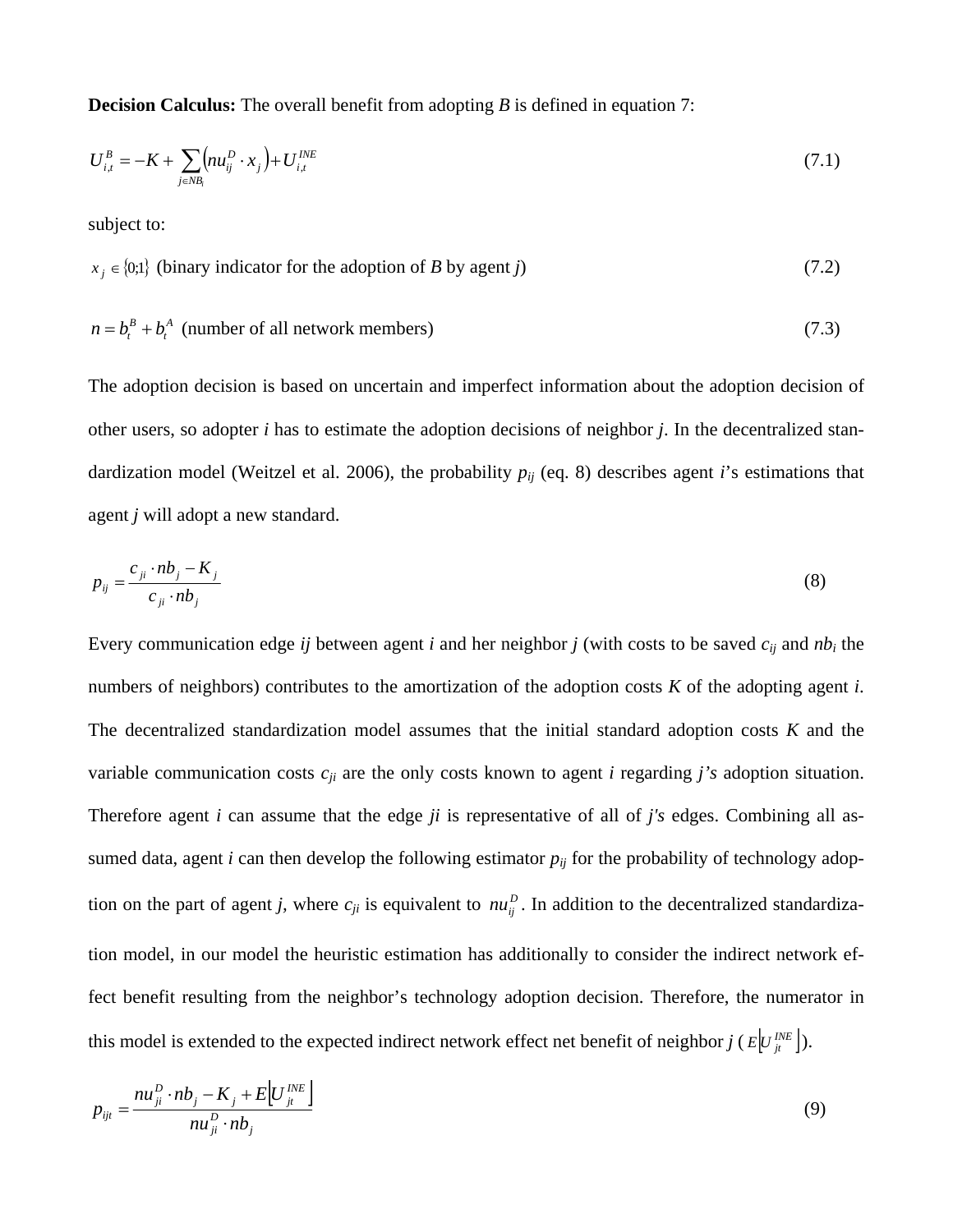If neighbor *j* uses *B* in the previous period,  $p_{ijt}$  is set to 1. Agent *i* believes that it is implausible that neighbor *j* will switch the current chosen new standard in the next period back to *A*. Similar to the decentralized standardization model we assume that agent *i* has sufficient information about the direct net benefit components of her neighbors *j* regarding the communication linkage to *i*. Furthermore, the model assumes that *i* knows *j*'s benefits from potential indirect network effects or is at least able to form sufficient estimations about them<sup>4</sup>.

Unlike direct network effects, the impact of indirect network effects depends on the total number of adopters. To forecast the adoption rate, concepts taken from diffusion theory such as relational and structural interaction patterns (neighborhood concept) to explain the diffusion of innovations have been incorporated in this model. This model is based on a restrictive estimation for adopters of standard *B*  $(b<sup>B</sup><sub>t</sub>)$  orientated on the installed base of *B* users in the previous period:

$$
E[b_i^B] = b_{i-1}^B + 1 \tag{10}
$$

The expected benefit of indirect network effects in period *t* is:

 $\overline{a}$ 

$$
E[U_{i,t}^{INE}] = ((u_i^{N,B} - c_i^{N,B}) \cdot b_{t-1}^B - (u_i^{N,A} - c_i^{N,A}) \cdot (n - b_{t-1}^B))
$$
\n(11)

The decision calculus of a risk neutral agent *i* in period *t* depends on the estimated total benefit  $E[U_{i}^{B}]$ . If the benefit is  $> 0$ , then agent *i* will adopt communication standard *B*. Each agent can decide once per period *t*. The adoption calculus is:

$$
E[U_{i,t}^{B}] = -K_j + \sum_{j \in NB_i} \left( n u_{ij}^{D} \cdot p_{ijt} \right) + E[U_{i,t}^{INE}] \tag{12}
$$

<sup>&</sup>lt;sup>4</sup> The quality of estimating the partners' net benefits from indirect network effects does only affect the estimation of the perceived adoption probability  $p_{ijt}$  regarding *j*'s adoption of the new standard. The less this probability reflects the actual intention of neighbor *j* to adopt the new standard the more wrong decisions from the individuals' perspectives will lead to either more or less adoption activities, depending on whether the agents form optimistic or pessimistic assumptions about their partners' benefit components from adopting standard B. For the impact of alternative neighborhood concepts see (Weitzel et al. 2003).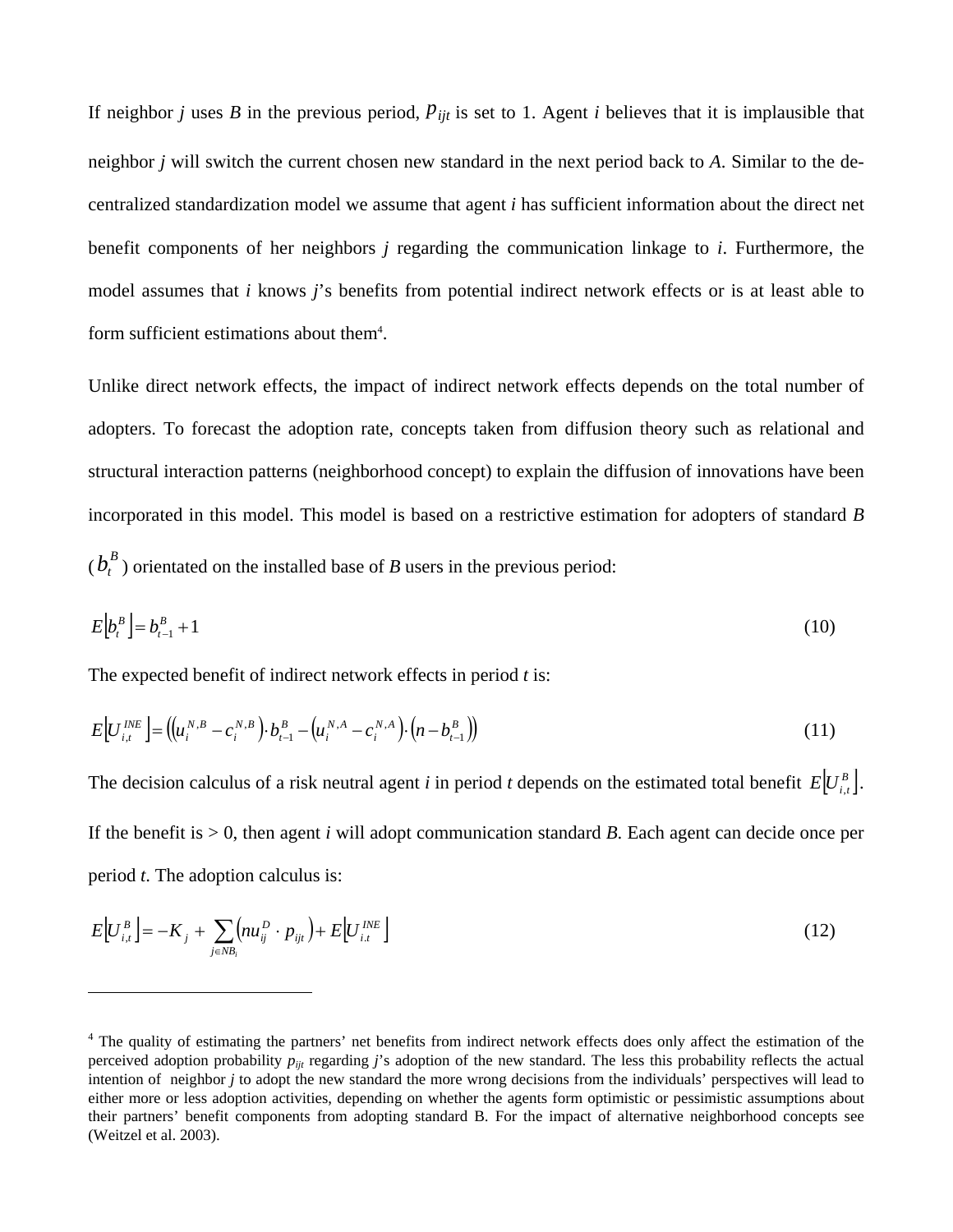**Provider strategies:** Communication standard providers can determine different parameters, which drive or inhibit the diffusion of the standard. As one possible strategy, providers often drive indirect network effects by implementing a virtual base to attract adopters even without an established installed base of users. One approach to achieve such a virtual base is to subsidize providers of complementary content and services in early periods of market penetration (e.g., if a telecom provider starts to offer imode to its customers). Due to the close relation between provision of content and services on the one hand and the number of users on the other hand, eligible adopters will use the virtual base as an estimator for prospective indirect network effects. A dominant provider strategy is therefore the signaling of the hopefully increasing indirect network effect benefits that will accrue in the future as a result of implementing a virtual base *VB* previous to the market launch. Implementing a *virtual base* can be defined as the provider's strategy to provoke (e.g. using monetary incentives) the same effect which would be caused by an actual installed base of actors not having appeared, yet. *VB*=100 means that the technology provider subsidizes content providers by a virtual base, corresponding to a real existing adopter network of 100 users of standard *B*, i.e., the amount of the subsidy corresponds to the revenue which the content provider would get from 100 users. Having such a subsidized number of content providers in place, a potential adopter can take *VB* into her adoption decision. As an example, Table 1 provides a set of strategies for a telecom provider offering i-mode as new communication standard.

|                    | <b>Benefit drivers</b>                                                                                                  |                                                                                                                       |                                                                                                             |  |  |
|--------------------|-------------------------------------------------------------------------------------------------------------------------|-----------------------------------------------------------------------------------------------------------------------|-------------------------------------------------------------------------------------------------------------|--|--|
|                    | Stand-alone                                                                                                             | Direct network effects                                                                                                | Indirect network effects                                                                                    |  |  |
| <b>Technology</b>  | Integrating any stand-alone<br>functionality in the <i>i</i> -mode<br>browser (or in the device by<br>product bundling) | Increasing marginal utility of<br>switching to i-mode, e.g., in-<br>creasing message capacity for<br>images or movies | Increasing marginal utility of<br>switching to i-mode, e.g., provid-<br>ing unique browsing functionalities |  |  |
| Pricing            | Decreasing basic fee.                                                                                                   | Decreasing costs for inter-<br>customer communication                                                                 | Decreasing prices for using content<br>and services                                                         |  |  |
| <b>Subsidizing</b> |                                                                                                                         | Subsidizing messages (e.g.,<br>offering a number of free mes-<br>sages per month)                                     | Subsidizing content and service<br>providers to establish a virtual base<br>(VB)                            |  |  |

 **Table 1. Example: Strategy set for mobile service providers to attract potential adopters**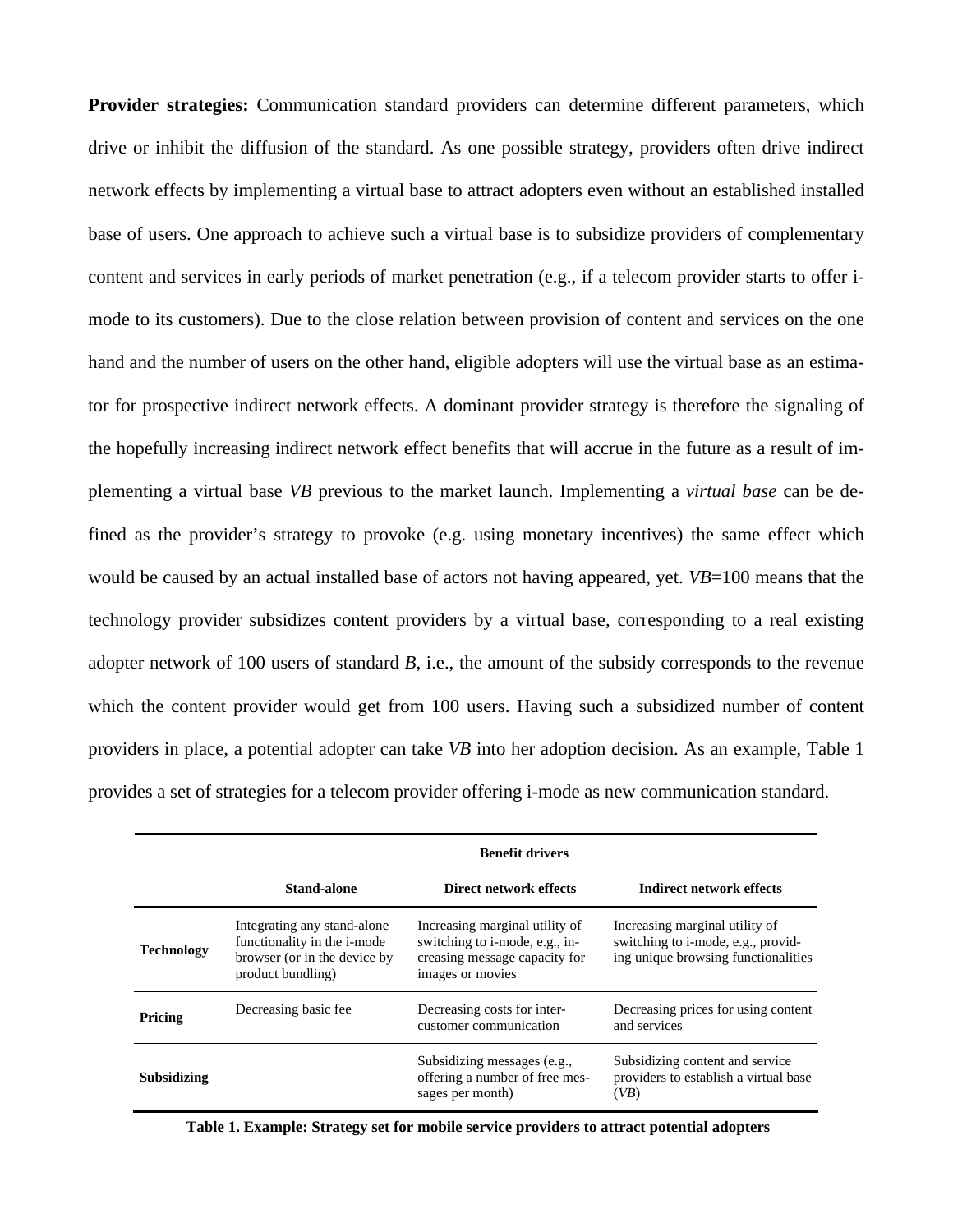# **4 Simulation analysis**

 $\overline{a}$ 

In the following, the previously developed formal model is applied in simulation studies.The model has been implemented in Java 1.5. The following parameterization has been chosen:

| Demographics                         | $n = 100$ actors          | $nb_i = 5$ $\forall i$ (each actor has 5 communication partners)                                                        |
|--------------------------------------|---------------------------|-------------------------------------------------------------------------------------------------------------------------|
| Direct network                       | Normally distrib-         | Mean varies between $\mu(nu_{ii}^d) =$ [.5; 2.0]                                                                        |
| effects $nu_{ii}^d$                  | uted                      | variation coefficient = $0.2$                                                                                           |
| Indirect network<br>effects $nu_i^N$ | Normally distrib-<br>uted | Means vary between<br>$\mu(nu_i^{N,B}) = [.004; .35]; \ \mu(nu_i^{N,A}) = [.003; .35]$<br>variation coefficient = $0.2$ |
| Stand-alone costs                    | $K=5$                     |                                                                                                                         |

**Table 2. Parameter setting for simulation studies<sup>5</sup>**

During the simulation runs, the parameter values are varied in incremental steps of  $\Lambda$  ( $nu^D$ ) and  $\Lambda$ 02  $(nu<sup>N</sup>)$  allowing for a (ceteris paribus) sensitivity analysis. The virtual base *VB* was varied from 0 to 200 between the different simulation runs and existed only in the first period (i.e. providers of complementary services were only subsidized in the first period). Each simulation run represents one communication network. Having generated the network topology, the agents' behavior is simulated over multiple periods until a stationary state is reached (i.e. no more adoption activities).

The results presented in this section are structured as follows: in a first step, we analyze what circumstances (combinations of different levels of net benefits from direct and indirect network effects) lead to an adoption of standard B or not. In the latter case, we analyze whether a virtual base can "heal" this start-up problem from the technology provider's perspective. The second part will focus on a single simulation run to analyze and to visualize the impact of the network effect helix. The last section investigates the duration of the adoption process and the *VB*'s influence on it.

<sup>&</sup>lt;sup>5</sup> The initial parameters for the model represent the status quo of the German mobile service market and have been have been empirically gathered from contracts offered by providers to individual adopters. See (Beck et al. 2003) for details including contract duration, base and variable fees. For the sensitivity analyses, parameter ranges have been chosen to capture the impact of all relevant model parameters.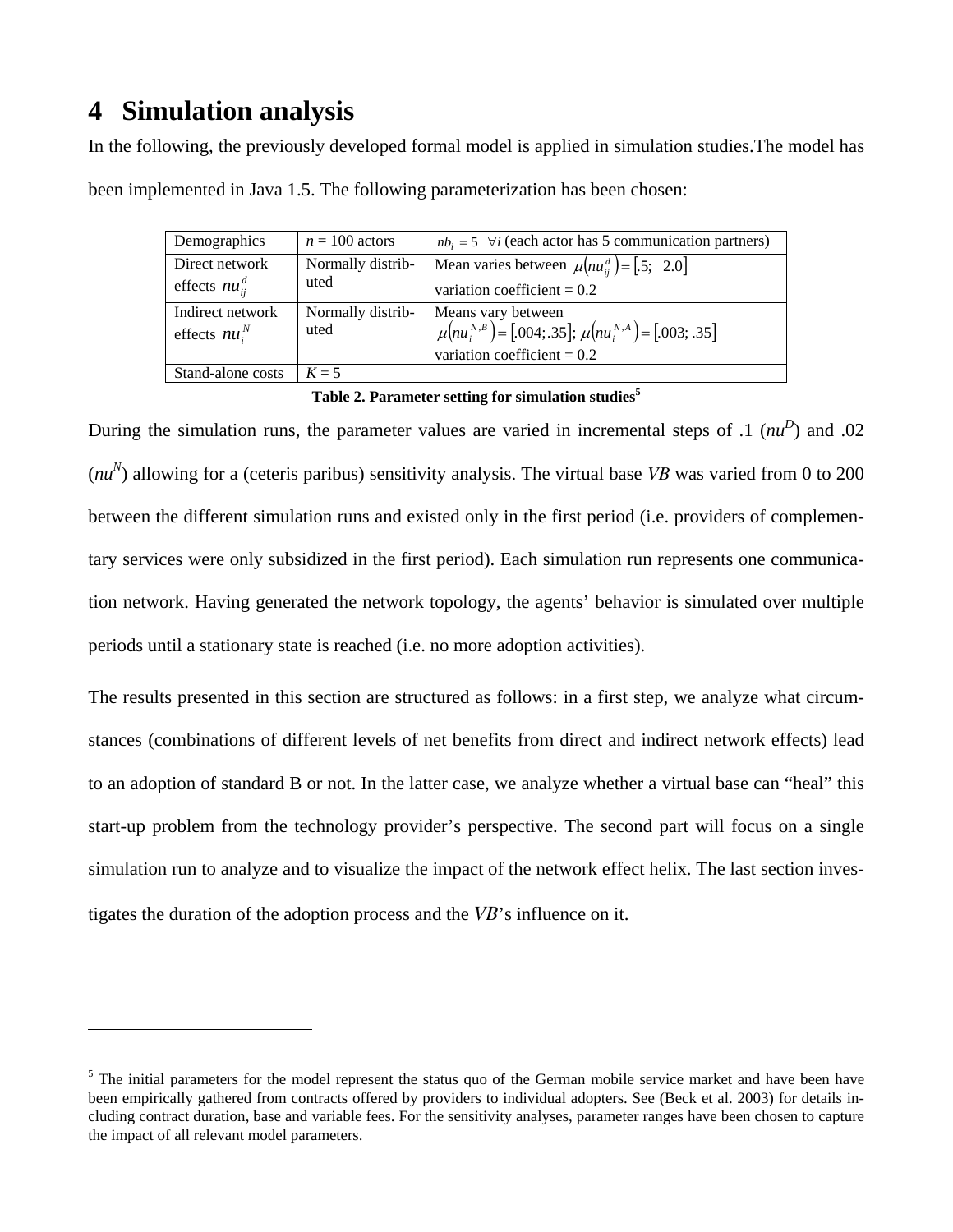#### **The effect of direct and indirect network effects**

The first simulation results presented in figure 1 depict the number of adopters of standard *B* at stationary state (stable equilibrium in the period after the last adoption activities). During the simulation, the expectations concerning the normally distributed direct and indirect additional benefits  $nu_j^D$ ,  $nu_i^{N,A}$ ,  $nu_i^{N,B}$  have been varied (with  $nu_i^{N,B} > nu_i^{N,A}$  and  $\Delta nu_i^N = nu_{i-model,i}^N - nu_{WAP,i}^N$ ). Further, the simulations were conducted for different levels of *VB*.



**Figure 1. Numbers of adopters of B in the stationary state, depending on the net benefit parameters (with**  $VB = 0$ **)** In figure 1, each data spot represents the result of a single simulation run. In a basic simulation with no virtual base (*VB*=0), two main sections and a small interfacial area can be identified. In the lower section, nobody adopts *B* (lower left area of figure 1). The results are only marginally impacted by indirect network effects. On the other hand, if the direct network effect parameter  $E \left[ n u_{ij}^D \right]$  is greater than 1.6, the network will be completely equipped with *B* as depicted in the figure in the upper right area. The most interesting region is the interfacial area around  $E \left[ nu_j^D \right] = 1.5$ . Here, the typical dilemma known from standardization research appears, i.e. the start-up problem (penguin effect (Farrell and Saloner 1986)) or tippy networks (Shapiro and Varian 1998). In this area, the frequency of mixed solutions (i.e.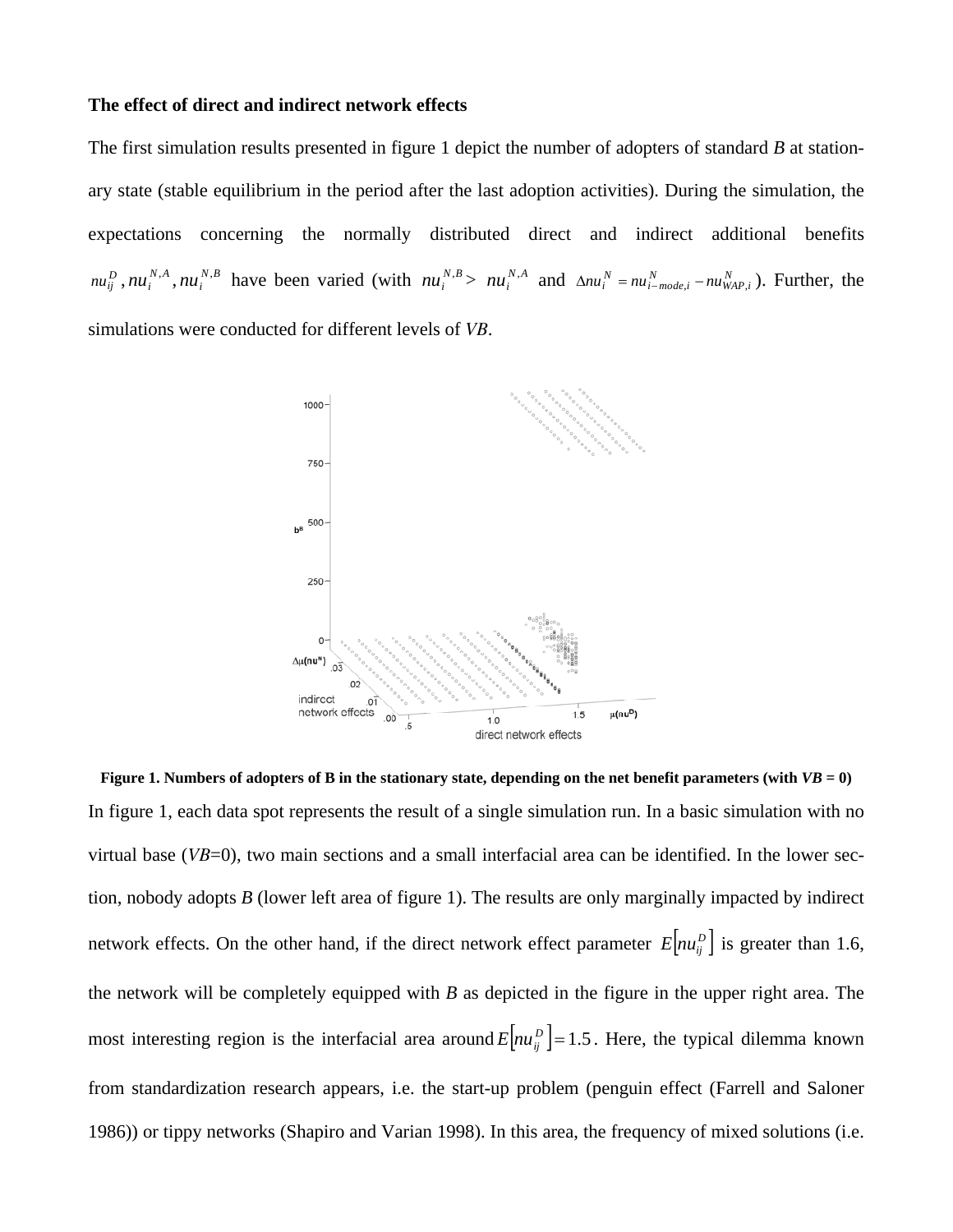an only partial market penetration by *B* where only some agents adopt it) is highest. These mixed solutions have a maximum of 226 adopters of *B* in the stationary state; more adopters will lead to tipping of the whole user base to standard *B*.

The influence of  $\Delta nu_i^N$  (indirect network effects) in this region determines the tippiness of the network (Arthur 1989; Besen and Farrell 1994; Shapiro and Varian 1998), which means that an increase of  $\Delta nu_i^N$  does not increase the number of *B* adopters  $(b^B)$  in mixed networks but rather enforces the shift towards a *B* monopoly. Due to the low variance of marginal benefits (representing mostly homogenous interests of network participants), only a few mixed networks occur. For a sensitivity analysis, the variation coefficient was raised from .2 to .4, covering a larger heterogeneity of the individual utility parameters. As a result, the percentage of oligopoly solutions ("mixed networks", see (Beck et al. 2003) increases by factor 1.12, i.e. the simulation results react quite insensitively to modifying the variance.



**Figure 2. Numbers of adopters of** *B* **in the stationary state, depending on the net benefit parameters, for different sizes of virtual bases** *VB*

If the provider of standard *B* supports a virtual base (*VB*=100 and *VB*=200), further diffusion activities are triggered, as displayed in figure 2. With the implementation of a virtual base of  $VB = 200$ , the network switches completely to *B*, even if the benefit from direct network effects is only marginal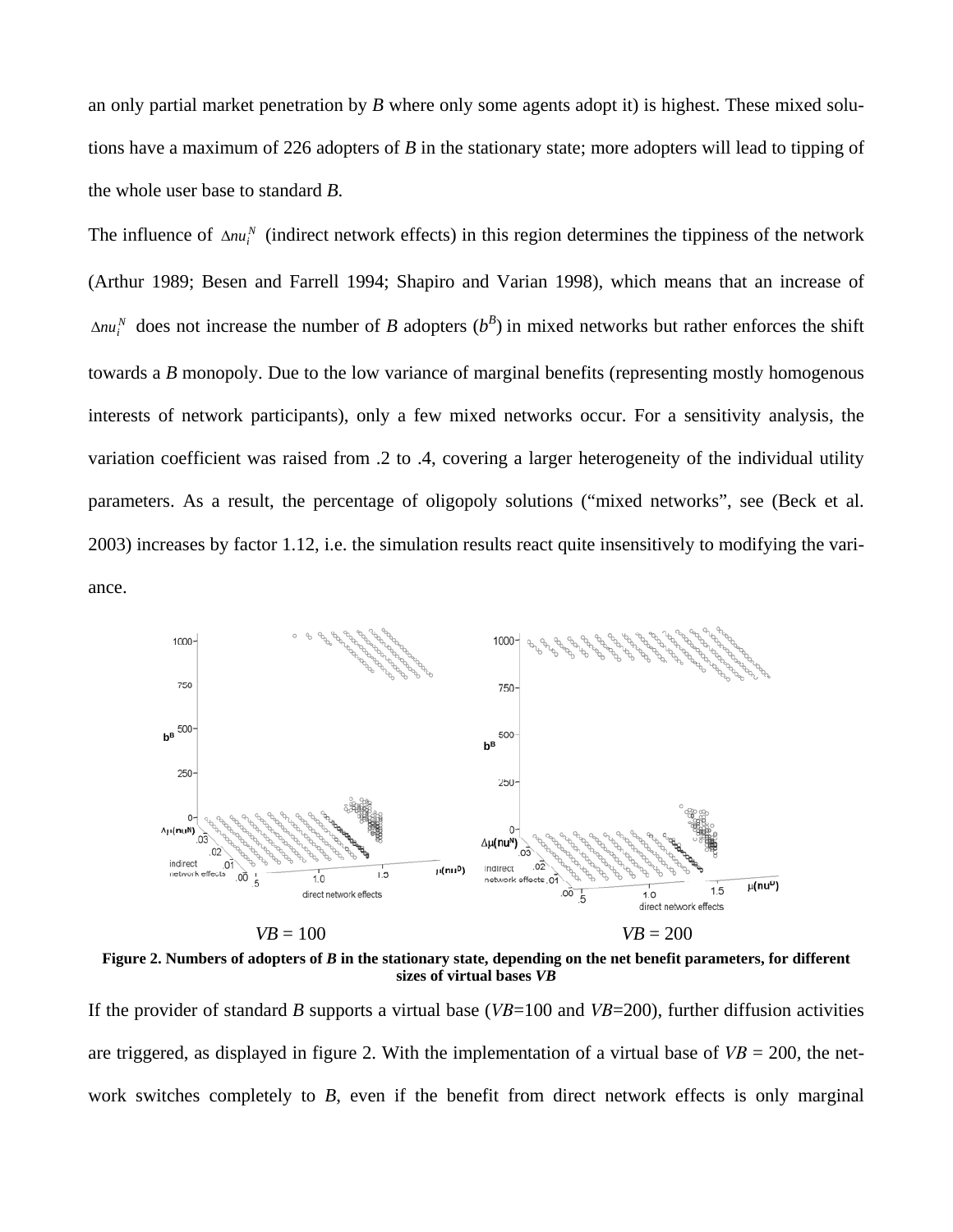$(E \mid nu_{ij}^D \rightarrow 0.0)$  while the indirect network effects are sizable. In contrast to a rollout of *B* without an installed *VB,* where exclusively direct network effects are responsible for the market penetration, a pivotal element for a successful diffusion of *B* with *VB* are the indirect network effect benefits of *A*  $(nu_i^{N,A})$  as shown in figure 3 with  $nu_i^{N,A}$ ,  $nu_i^{N,B}$ , and  $nu_{ij}^D$  as decision variables of potential adopters of *B*. In figure 3, the scatter plots provide all parameter constellations of  $nu_i^{N,A}$ ,  $nu_i^{N,B}$ , and  $nu_{ij}^D$  which lead to a complete diffusion of *B* under a certain parameterization for different *VB*.



**Figure 3. Parameter constellations, leading to a network-wide adoption of standard** *B*

Consequently, the interfacial areas in figure 2 for  $\Delta nu_i^N = [0.02, 0.03]$  are caused by different levels of  $nu_i^{N,A}$ : the higher the indirect network effects benefit deriving from the usage of standard *A*, the less likely it is that users of *A* will adopt *B*, although their benefit would also increase with *B*.



**Figure 4. Relative frequency of** *B***-networks for different** *VB* **and direct network effects** 

By combining the direct (bidirectional data communication) and indirect (services and content, provided upfront as *VB*) network effect benefits in one diagram (figure 4), a technology provider can chose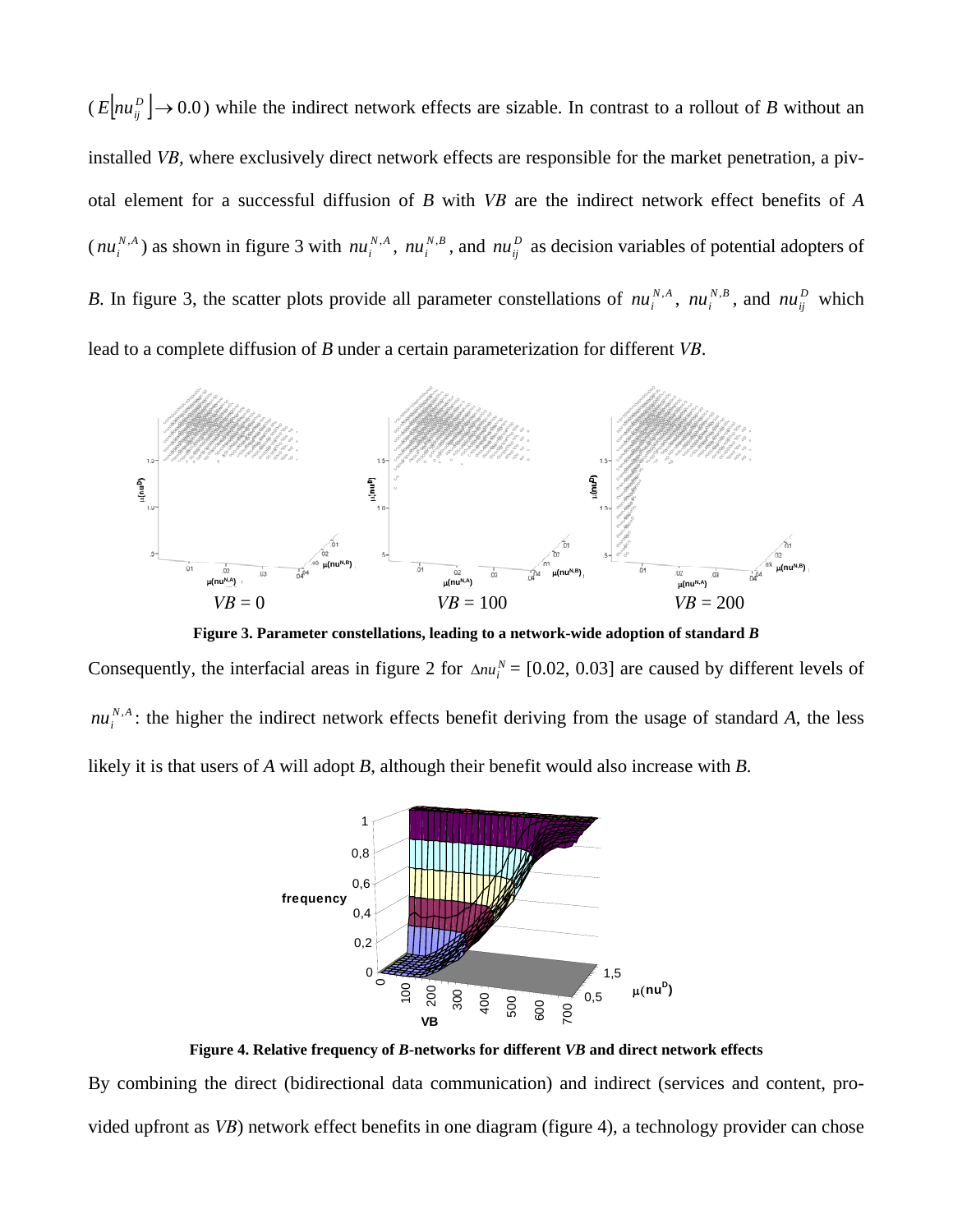which setscrews have to be adjusted to reach a certain level of diffusion of the new standard *B*. Each frequency level can be seen as the combinations of  $nu_{ij}^D$  and *VB* (isoquants) which may substitute each other on the same isoquant (as range for technology providers to choose their strategy, aiming at a certain market penetration) to switch a network consisting of solely *A*-users into a *B*-network.

The analysis allows a clear insight into the interdependent impact of the different setscrews on the market penetration by *B*. Without subsidizing any providers of complementary services, the direct effects are the only available force that can launch the diffusion process, while indirect network effects help to ensure market penetration. By using the subsidizing strategy (*VB*>0) the technology provider will increase the importance of indirect network effects which can partly substitute the impact of direct network effects. The substitution rate between the impact of direct and indirect network effects in the stationary state is moderated by the level of the initial virtual base.

#### **User view of adoption process and network effect helix**

In the following, we will focus on particular simulation runs to investigate the role and interplay of direct and indirect effects on an agents' adoption behavior from a potential user's view over time.





Figure 5 provides two exemplary diffusion paths over time, which lead to different results but are based on an almost identical parameterization. In the left scenario, the network switches completely to *B*, while in the right scenario (where only  $\Delta nu_i^N$  is marginally lower), an oligopolistic equilibrium appears, although the diffusion process is almost identical for the first 20 periods. The differences are produced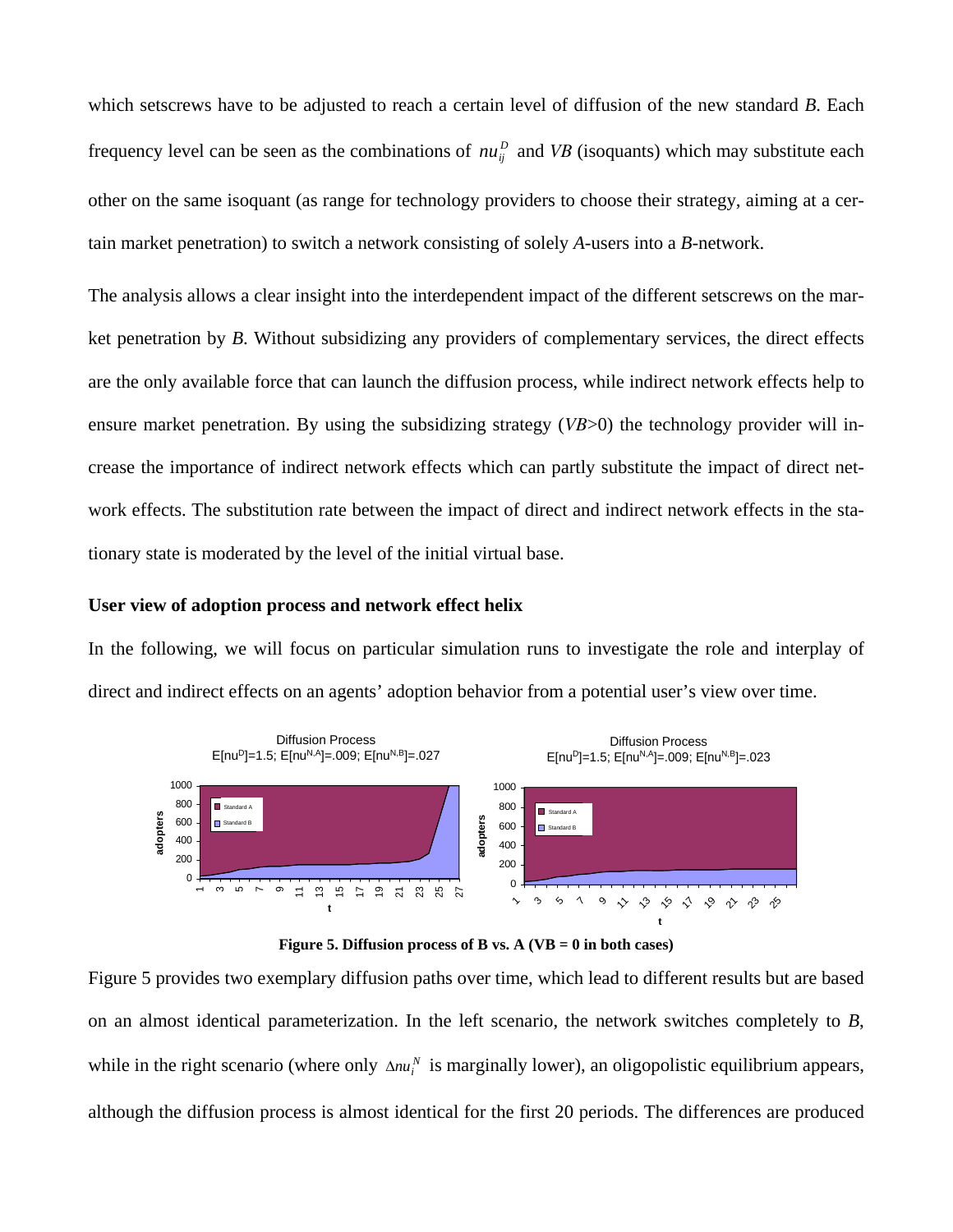by some resulting marginal deviations in the local adoption behavior. They match with (Arthur 1989) who states micro-behavior leading to unpredictable system behavior in the presence of network effects.

The diagrams in figure 6 illustrate the expected average user benefit (neglecting setup costs), based on direct and indirect network effects ( $E[U_i^{INE}]$ ), visualizing the network effect helix character. The left diagram depicts a scenario with *VB*=0, while in the right scenario the diffusion process is driven by a virtual base of 100. In the first case, the diffusion process is only driven by the expected direct network benefits, which are not strong enough to establish standard *B* network-wide, but only among 16 adopters. In the second case, the virtual base is responsible for immediately accessible indirect network effects, high enough to trigger a network-wide diffusion process. In the second period, the estimated indirect network effects are decreasing because some agents assume that content providers will leave the market after the ending of the subsidies in the second period. This contradictory effect can be overcompensated by increasing direct effects, which again push the indirect network effects  $E | U_i^{INE} |$  in the following periods. Nevertheless, the stationary state is reached after five periods. As argued earlier in this paper, different network effects may have different impacts (in strength and direction) on diffusion behavior, which should be reconsidered and structurally analyzed by technology providers when developing pricing strategies.



**Figure 6. Diffusion process and progression of net benefit, based on direct and indirect network effects for an exemplary parameterization with**  $VB = 0$  **(left) and**  $VB = 100$  **(right)**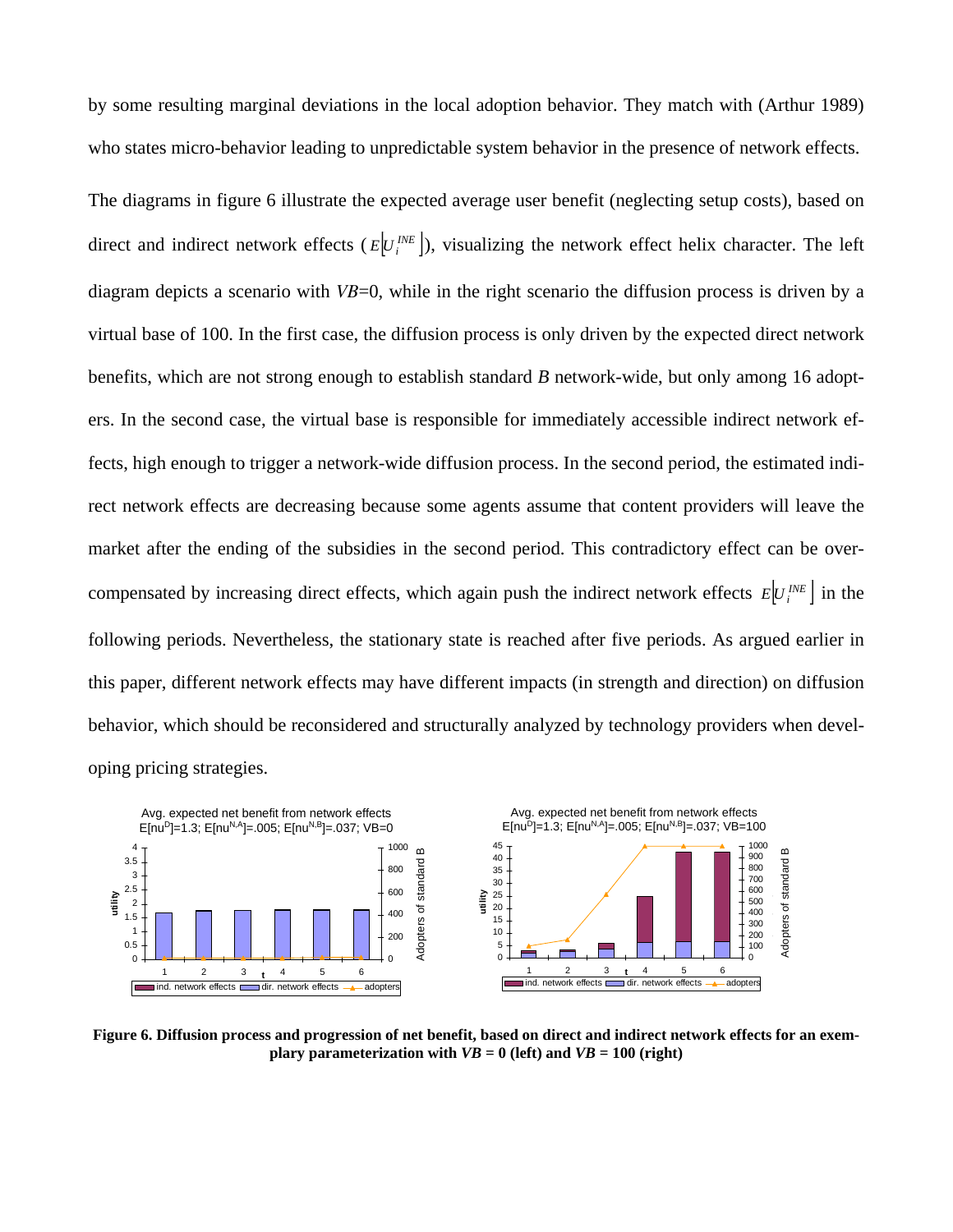#### **Summary of the Results**

The results of the simulation analyses are summarized in Figure 1. In the head row, we distinguish between the two scenarios of a minor virtual base and a high virtual base ( $VB \ge 200$  in the simulations). The different rows present the results in different phases of the diffusion process. If no virtual base is apparent, the impacts of direct and indirect network effects can be handled separately. While direct network effects provide a huge impact on both the "strength" and the speed of the diffusion process, indirect network effects do not play a role, even in later phases of the diffusion process, and they do not accelerate the diffusion process. Slightly increasing the virtual base accelerates the diffusion.

| Impact<br>on driving the<br>diffusion process |                         | Virtual base                   |      |                        |                |                   |                                |      |                          |                |  |
|-----------------------------------------------|-------------------------|--------------------------------|------|------------------------|----------------|-------------------|--------------------------------|------|--------------------------|----------------|--|
|                                               |                         | No or low virtual base         |      |                        |                | High virtual base |                                |      |                          |                |  |
|                                               |                         | Direct network effects         |      |                        |                |                   | Direct network effects         |      |                          |                |  |
|                                               | Early diffusion phase   | Indirect<br>network<br>effects |      | Low                    | High           |                   | Indirect<br>network<br>effects |      | Low                      | High           |  |
| Diffusion phase                               |                         |                                | Low  | No effect              | High<br>effect |                   |                                | Low  | Low effect               | High<br>effect |  |
|                                               |                         |                                | High | No effect              | High<br>effect |                   |                                | High | Rather<br>high<br>effect | High<br>effect |  |
|                                               |                         |                                |      | Direct network effects |                |                   |                                |      | Direct network effects   |                |  |
|                                               | diffusion phase<br>Late | Indirect<br>network<br>effects |      | Low                    | High           |                   | Indirect<br>network<br>effects |      | Low                      | High           |  |
|                                               |                         |                                | Low  | Low effect             | High<br>effect |                   |                                | Low  | Low effect               | High<br>effect |  |
|                                               |                         |                                | High | Low effect             | High<br>effect |                   |                                | High | Rather<br>high<br>effect | High<br>effect |  |
|                                               |                         |                                |      |                        |                |                   |                                |      |                          |                |  |

**Figure 7. Diffusion scenarios for different communication standards** 

The situation changes if a high virtual base is implemented, e.g. by subsidizing providers of complementary services. Of course, the impact of direct network effects remains constantly high, but the impact of indirect network effects not only becomes stronger but it also becomes dependent on the level of direct network effects. The higher the direct network effects the higher is the impact of indirect network effects, which due to the virtual base are significantly higher than in a scenario without a virtual base. As a further effect, implementing a virtual base moderately accelerates the diffusion process, but not as strong as direct network effects do.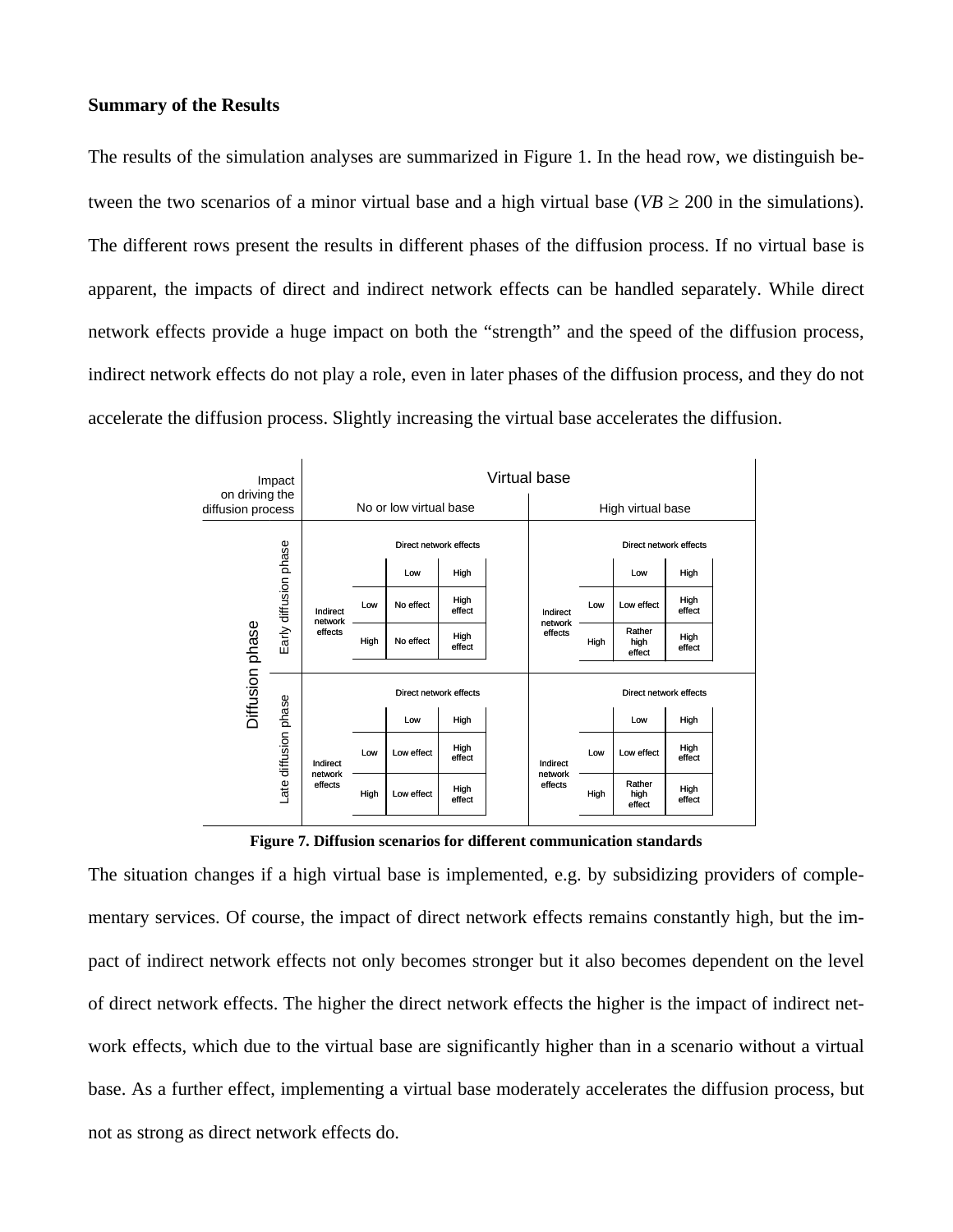## **5 Discussion and Conclusions**

When introducing a new communication standard, the significant influence of direct network effects (communication) is often neglected in early diffusion stages and the dynamic interplay with indirect effects (complementary services) is not analyzed systematically. We recommend that management has to leverage both effects in the appropriate phases in network effect markets. Based on the model introduced in this paper, the simulations show that for fostering standard diffusion and thereby, among others, overcoming the notorious startup problem, the provider should also consider the changing ratio and magnitude of direct and indirect network effects. In addition to the conventional wisdom of applying low price strategies for successful market rollouts equivalent to low communication prices in the beginning until an installed base of users is established, providers have to orchestrate the next wave of network growth by focusing on complementary services resp. indirect network effects. Thus, nurturing direct network effects at the very beginning is important but not necessarily sufficient, thus management has to focus on indirect network effects. We call this fundamental network phenomenon—where direct and indirect network effects amplify the number of adopters and stabilize the ongoing diffusion process—the *network effect helix*. By applying the model, technology providers can analyze various diffusion scenarios in order to identify interesting and promising market and price strategies for their planned services.

In many markets, provider strategies have often focused on strategically promoting complementary services as the main diffusion driver while ignoring the importance of direct network effects (e.g. in mobile communication). In fact, as the simulation results have revealed, establishing a subsidized base of providers of complementary services—even without any existing adopter of the new standard—is important for a successful market rollout. But, the virtual base as strategic instrument loses its strategic importance after the market introduction. At that point, the users' estimates of future direct and indirect network effect benefits predominate. While indirect network effects certainly are of great importance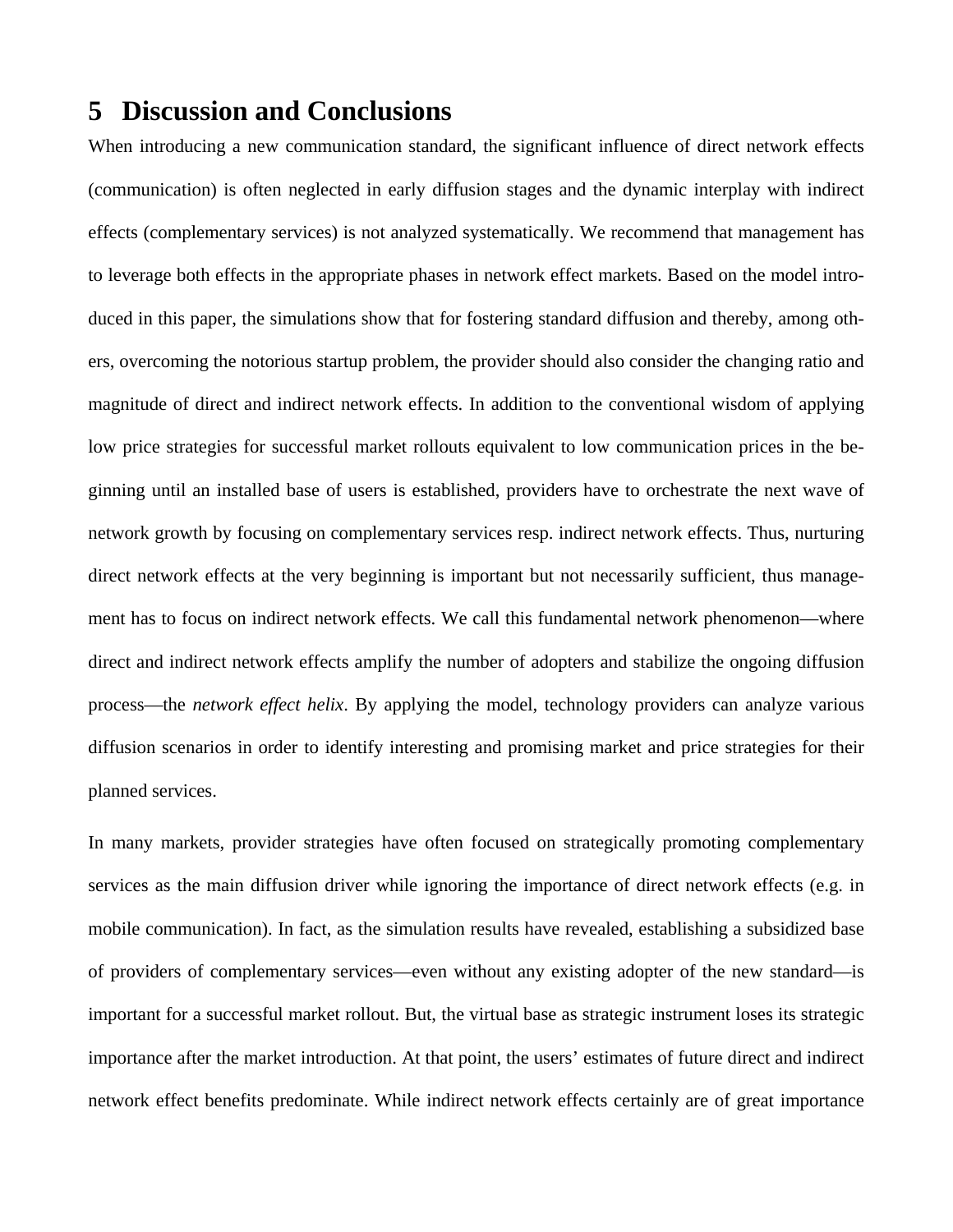for the ongoing diffusion process, the possibility of direct bidirectional communication (direct network effect) is initially at least as important as a subsidized base of providers of complementary services.

For example, in the case of the i-mode launch in Germany, the telecom provider subsidized 70 i-mode service and content providers. Due to an unsatisfying adoption rate of i-mode in the early phase, the provider reduced the price for i-mail (as source of direct network effects) significantly. Afterwards, the initially slow diffusion process accelerated in 2004 quadrupling the number of i-mode subscribers in Germany from 191,000 to 855,000. Apparently, the changed market strategy has been highly effective in penetrating the mobile market.

In a next step, we will validate the model and result with empirical data from different real diffusion scenarios, as the already referred i-mode diffusion (against WAP) in Germany, or the advent of UMTS technology and services. Especially the i-mode diffusion, together with the rollout strategies, which were chosen by the telecom provider in the past, seems to—to a certain degree—yield a first validation of our results.

In future research, the model will be extended by further important factors such as market heterogeneity, users' risk preferences, different degrees of compatibility, or different types of diffusion functions. The main contribution of this research is thus to provide strategic decision support or building blocks for a better and more systematic understanding of the dynamics of value drivers in networks. The model, and simulations based on it, can support the development and evaluation of a variety of communication networks and thereby contribute to establishing a networked infrastructure in different domains.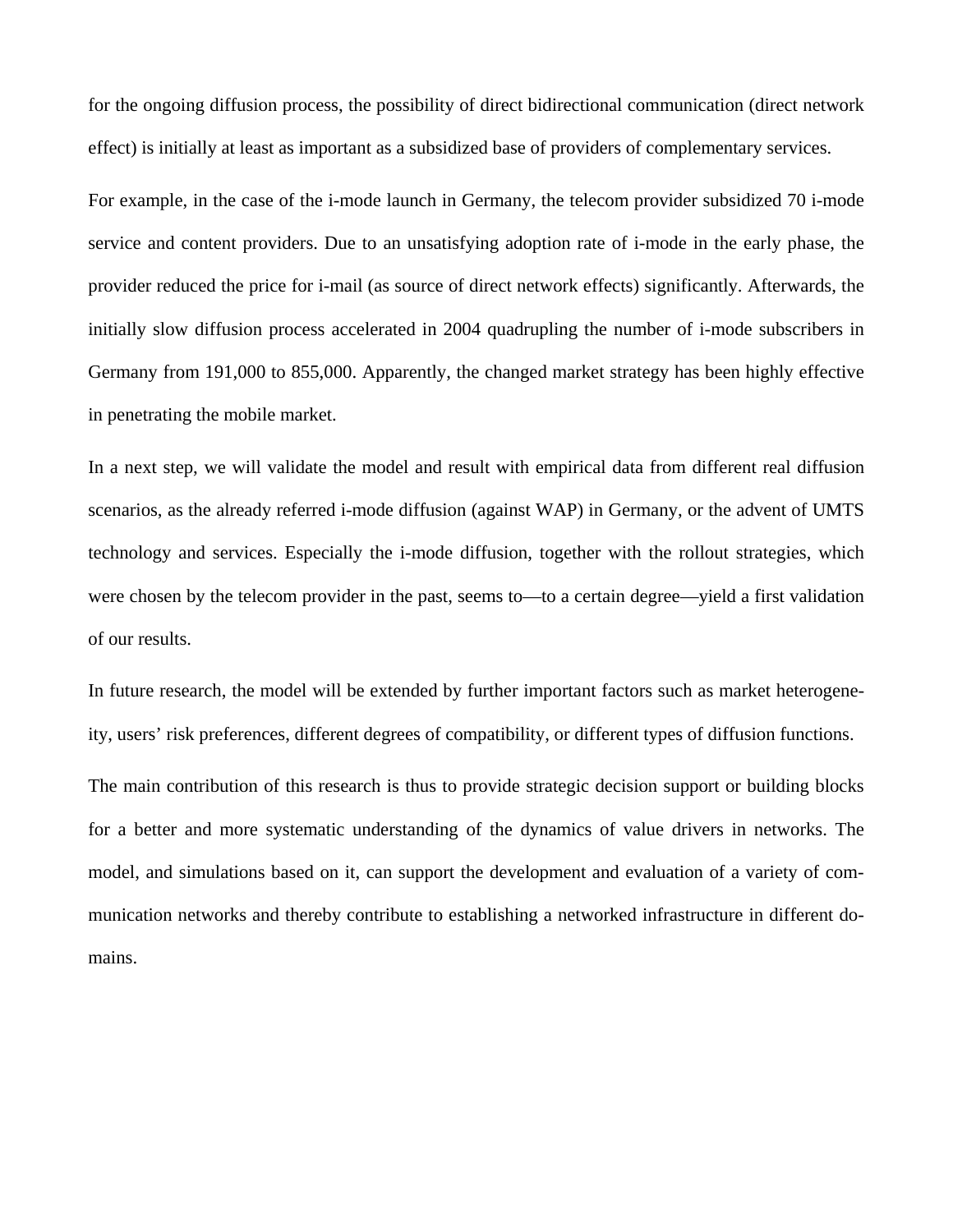# **References**

- Arthur, B.W.: Competing Technologies, Increasing Returns, and Lock-In by Historical Events. In: The Economic Journal (99:394) 1989, pp. 116-131.
- Arthur, B.W.: Positive Feedbacks in the Economy. In: Scientific American (262:2) 1990, pp. 92-99.
- Arthur, B.W.: Increasing Returns and the New World of Business. In: Harvard Business Review (74:4) 1996, pp. 100-109.
- Beck, R.: The Network(ed) Economy: The Nature, Adoption and Diffusion of Communication Standards. DUV, Wiesbaden, 2006.
- Beck, R., Beimborn, D., and Weitzel, T.: The German Mobile Standards Battle. In: Proceedings of the 36th Hawaii International Conference on System Sciences (HICSS-36); Big Island, Hawaii, USA.
- Besen, S.M., and Farrell, J.: Choosing How to Compete: Strategies and Tactics in Standardization. In: The Journal of Economic Perspectives (8:2) 1994, pp. 117-131.
- Choi, J.P.: Irreversible Choice of Uncertain Technologies with Network Externalities. In: The RAND Journal of Economics (25:3) 1994, pp. 382-401.
- Chou, C.-f., and Shy, O.: Network Effects Without Network Externalities. In: International Journal of Industrial Organization (8:2) 1990, pp. 259-270.
- Church, J., and Gandal, N.: Network Effects, Software Provision, and Standardization. In: Journal of Industrial Economics (40:1) 1992, pp. 85-103.
- Cowan, R.: Nuclear Power Reactors: A Study in Technological Lock-in. In: The Journal of Economic History (50:3) 1990, pp. 541-567.
- Cowan, R.: High Technology and the Economics of Standardization. In: New Technology at the Outset. Social Forces in the Shaping of Technological Innovations*,* U. Hoffmann and M. Dierkes (eds.), Campus Verlag, 1992, pp. 279-300.
- David, P.A.: Positive Feedbacks and Research Productivity in Science: Reopening another Black Box. In: Economics of Technology*,* O. Grandstrand (ed.), Elsevier, Amsterdam, 1994.
- Economides, N.: Compatibility and Market Structure for Network Goods. In: Discussion Paper EC-98- 02) 1998.
- Economides, N., and Himmelberg, C.: Critical Mass and Network Evolution in Telecommunications. In: Toward a Competitive Telecommunications Industry: Selected Papers from the 1994 Telecommunications Policy Research Conference*,* G. Brock (ed.), Lawrence Erlbaum Association, 1995a.
- Economides, N., and Himmelberg, C.: Critical Mass and Network Size with Application to the US FAX Market. In: Discussion Paper no. EC-95-11) 1995b.
- Farrell, J., and Saloner, G.: Standardization, Compatibility and Innovation. In: The RAND Journal of Economics (16:1) 1985, pp. 70-83.
- Farrell, J., and Saloner, G.: Installed Base and Compatibility: Innovation, Product Preannouncements, and Predation. In: The American Economic Review (76:5) 1986, pp. 940-955.
- Farrell, J., and Saloner, G.: Converters, Compatibility, and the Control of Interfaces. In: Journal of Industrial Economics (40:1) 1992, pp. 9-35.
- Greenstein, S.M.: Did Installed Base Give an Incumbent any (Measurable) Advantages in Federal Computer Procurement? In: The RAND Journal of Economics (24:1) 1993, pp. 19-39.
- Hildebrand, W.: Introduction to equilibrium analysis: variations on themes by Edgeworth and Walras. Elsevier Science, Amsterdam, 1976.
- Katz, M.L., and Shapiro, C.: Network Externalities, Competition and Compatibility. In: The American Economic Review (75:3) 1985, pp. 424-440.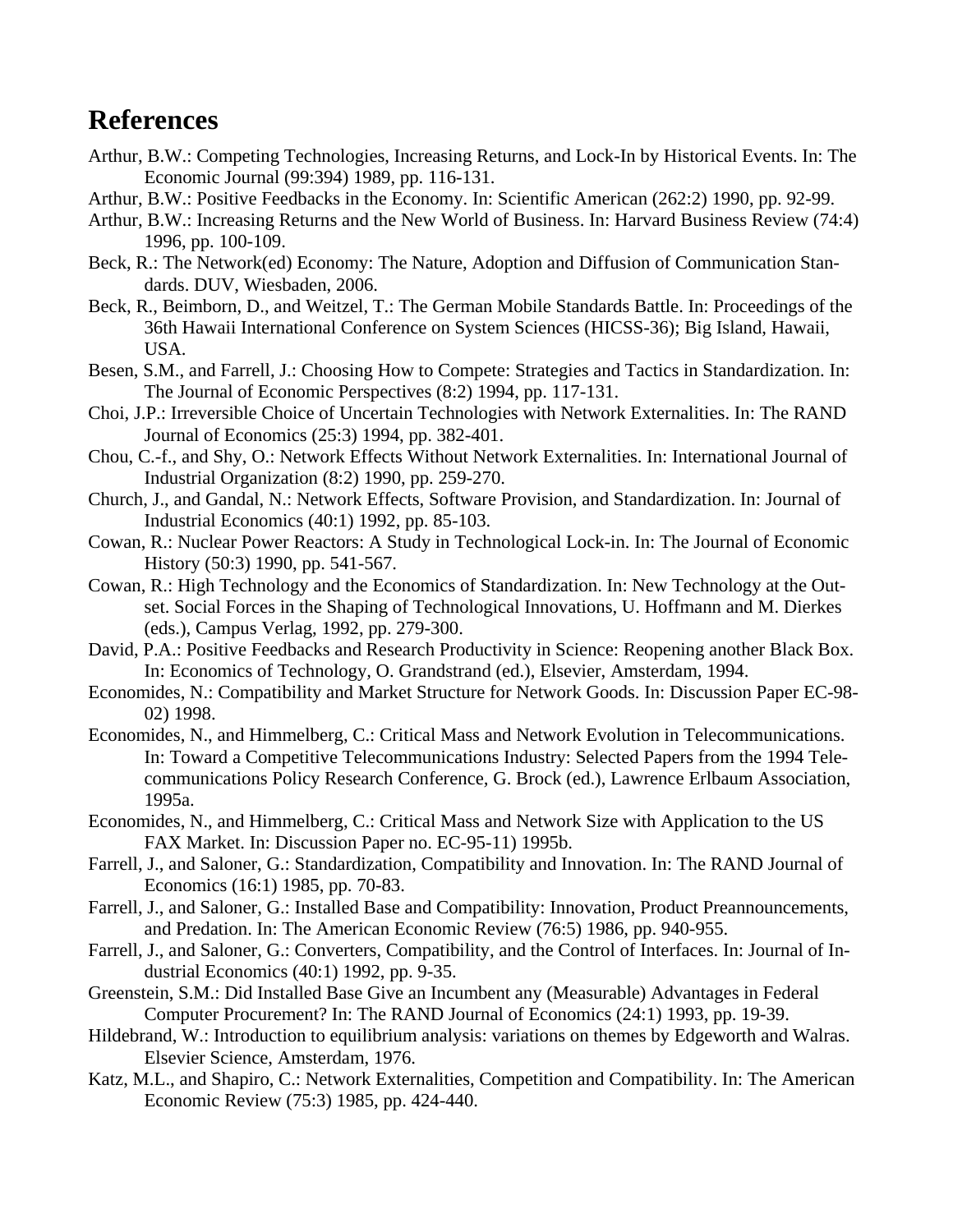- Katz, M. L., and Shapiro, C.: Technology adoption in the presence of network externalities. In: Journal of Political Economy (94:4) 1986, pp. 822-841.
- Leibenstein, H.: Bandwagon, Snob, and Veblen Effects in the Theory of Consumers' Demand. In: The Quarterly Journal of Economics (64:2) 1950, pp. 183-207.
- Liebowitz, S.J., and Margolis, S.E.: Network Externality: An Uncommon Tragedy. In: The Journal of Economic Perspectives (8:2) 1994, pp. 131-150.
- Liebowitz, S.J., and Margolis, S.E.: Are Network Externalities A New Source of Market Failure? In: Research in Law and Economics (17) 1995, pp. 1-22.
- Plouraboue, F., Steyer, A., and Zimmermann, J.-B.: Learning Induced Criticality in Consumers´ Adoption Pattern: A Neural Network Approach. In: Economics of Innovation and New Technology (6:1) 1998, pp. 73-90.
- Rohlfs, J.: A Theory of Interdependent Demand for a Communications Service. In: The Bell Journal of Economics and Management Science (5:1) 1974, pp. 16-37.
- Rohlfs, J.: Bandwagon Effects in High-Technology Industries. The MIT Press, Cambridge, 2003.
- Shapiro, C., and Varian, H.R.: Information Rules: A Strategic Guide to the Network Economy. Harvard Business School Press, Boston, 1998.
- Teece, D.J.: Capturing value from technological innovation: Integration, strategic partnering, and licensing decisions. In: Technology and Global Industry: Companies and Nations in the World Economy*,* B.R. Guile and H. Brooks (eds.), National Academy Press, Washington, DC, 1987.
- Thum, M.: Netzwerkeffekte, Standardisierung und staatlicher Regulierungsbedarf. J.C.B. Mohr (Paul Siebeck), Tübingen, Germany, 1995.
- Weitzel, T., Beimborn, D., and Koenig, W.: A Unified Economic Model of Standard Diffusion: The Impact of Standardization Cost, Network Effects, and Network Topology. In: Management Information Systems Quarterly (30, Special Issue on Standard Making) 2006, pp. 489-514)
- Weitzel, T., Wendt, O., and Westarp, F.v.: Reconsidering Network Effect Theory. Proceedings of the 8th European Conference on Information Systems (ECIS 2000), Vienna, Austria, 2000, pp. 484-491.
- Weitzel, T., Wendt, O., Westarp, F.v., and König, W.: Network Effects and Diffusion Theory Extending Economic Network Analysis. In: International Journal of IT Standards & Standardization Research (JITSR) (1:2) 2003, pp. 1-21.
- Wendt, O., and Westarp, F.v.: Determinants of Diffusion in Network Effect Markets. IRMA International Conference, Anchorage, USA, 2000.